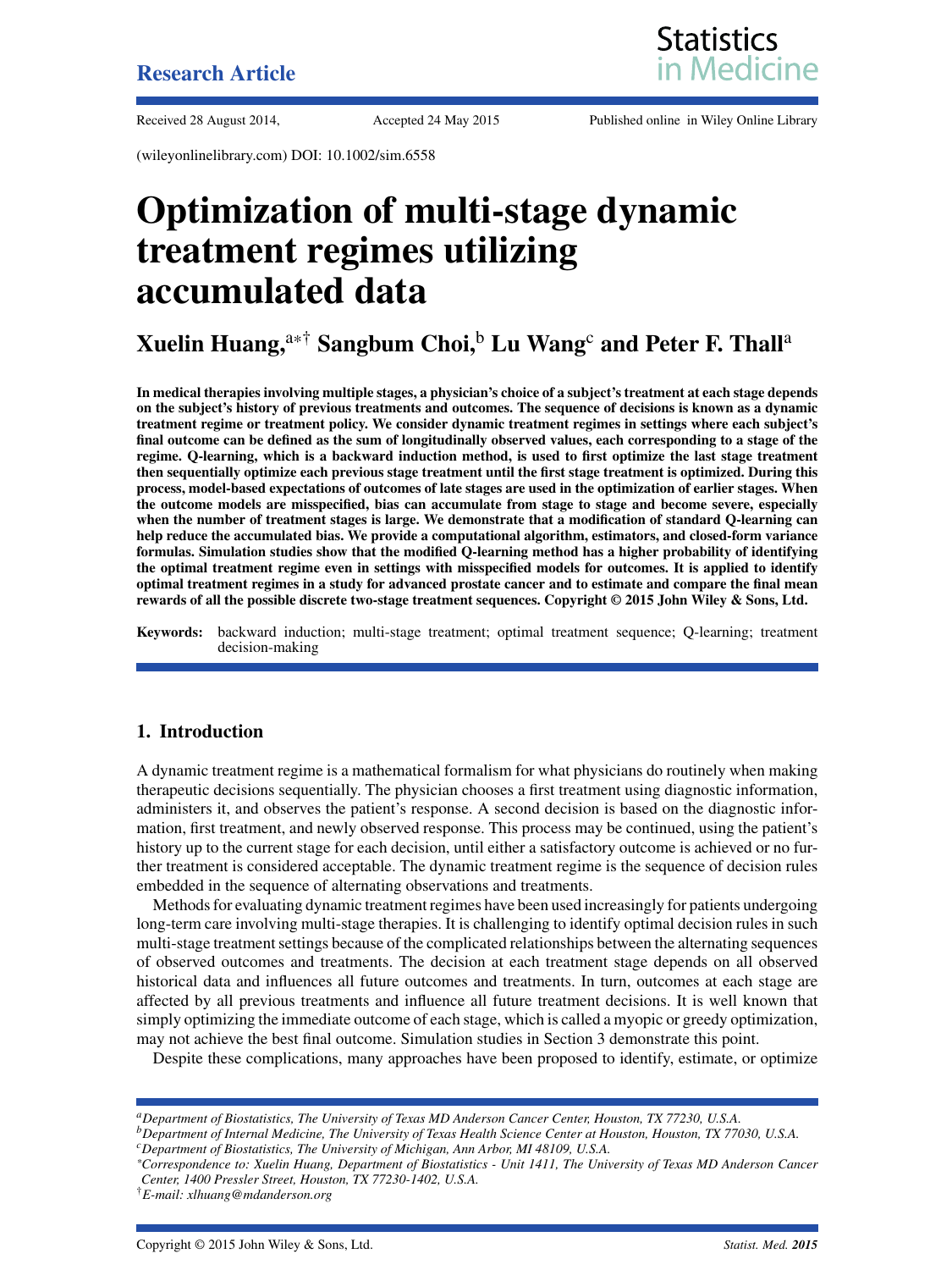dynamic treatment regimes based on observational data. Most methods have their origins in the seminal papers by Robins and colleagues [\[1–](#page-18-0)[5\]](#page-18-1) and Murphy [\[6\]](#page-18-2), including inverse probability of treatment weighting (IPTW) and g-estimation for structural nested models. Many variants of IPTW and g-estimation have been proposed [\[7–](#page-18-3)[16\]](#page-18-4). They show the importance, when evaluating causal treatment effects, of correcting for bias introduced by physicians' adaptive treatment decisions based on each patient's current health status. Recent applications include estimation of survival for dynamic treatment regimes in a sequentially randomized prostate cancer trial [\[17\]](#page-19-0) and in a partially randomized trial of chemotherapy for acute leukemia [\[18\]](#page-19-1). Clinical trial designs that compare multi-stage treatment strategies by adaptively re-randomizing patients have been proposed [\[19](#page-19-2)[–22\]](#page-19-3).

We address the multi-stage decision-making problem in settings where the final outcome to be optimized can be expressed as the sum of values observed at each stage. An important application is that where survival time is the final outcome and the cumulative value at each stage is the patient's current survival time. Another application is a study where the cumulative outcome is the amount of time that the patient's health index was within a specific target range. In such situations, a natural approach is to assume a conditional model for the outcome of each stage. However, because of the dependence of each outcome on previous treatments and outcomes, this approach may lead to a very complex model for the final outcome, which in turn makes global optimization of the treatment sequence difficult or intractable.

An alternative approach, called Q-learning [\[23](#page-19-4)[–30\]](#page-19-5), is to use backward induction [\[31\]](#page-19-6) to first optimize the last stage treatment, then sequentially optimize the treatment in each previous stage. At each stage, a model is assumed for the cumulative rewards from this stage onward, with all the future stages already optimized. This approach is well suited for global optimization but depends on the correct specification of reward models at all stages. At the optimization at each stage, misspecified models cause bias, and a severe problem is that bias is carried forward from each stage to the optimization of the previous stage. Consequently, even small bias at each stage may produce a large cumulative bias for the optimization of the entire regime.

In this article, we show that a slight modification of standard Q-learning can reduce cumulative bias. At each stage, when computing the rewards from those 'already-optimized' future stage, standard Qlearning uses the maximum of model-based values. The modified Q-learning uses the actual observed rewards plus estimated loss due to sub-optimal actions. If the optimal actions were actually taken for all future stages, then the estimated loss is zero, and the actual observed rewards are used. Consequently, comparing with standard Q-learning, the modified Q-learning is more likely to use the originally observed rewards instead of model-based ones; thus, it is more robust against model misspecification and less likely to carry the bias from stage to stage during the backward reduction. This is demonstrated by simulation studies in Section [3.](#page-4-0)

When applying the modified Q-learning to a prostate cancer study in Section [4,](#page-10-0) we provide a by-product that is convenient for the practical use of both standard and modified Q-learning. In many situations where the treatment options are discrete, it is often of interest to estimate the mean rewards of all the treatment sequences. However, Q-learning does not require fully specified reward functions for all possible treatment strategies. This helps achieving simplicity. On the other hand, it fails to provide all the estimates of interest in these situations. Therefore, this seems to be a shortcoming of Q-learning. Nevertheless, in Section [4.3,](#page-11-0) we provide a trick to use Q-learning (standard or modified) to estimate the mean rewards for all possible multi-stage (discrete) treatment sequences and make inference about the reward differences between any two treatment sequences. This technique of Q-learning application is useful in practice but has not appeared in the literature, to the best of our knowledge.

The article is organized as follows. The modified Q-learning method and its properties are described in Section [2.](#page-1-0) Its performance for identifying optimal treatment regimes in settings with misspecified reward models is evaluated by simulation in Section [3.](#page-4-0) We apply the method in Section [4](#page-10-0) to analyze data from a prostate cancer trial. A summary and discussion of the modified Q-learning method are presented in Section [5.](#page-13-0) Mathematical details are provided in Appendices.

#### <span id="page-1-0"></span>**2. Backward induction for sequential treatment optimization**

We use the framework of potential (counterfactual) outcomes of all possible treatment options for each individual and make the usual assumptions [\[32\]](#page-19-7) that (i) an individual's potential outcome under the treatment actually received is the observed outcome (consistency), (ii) given the history at each stage, the treatment decision is independent of the potential outcomes (sequential randomization or no unmeasured confounders), and (iii) all treatment strategies being considered have a positive probability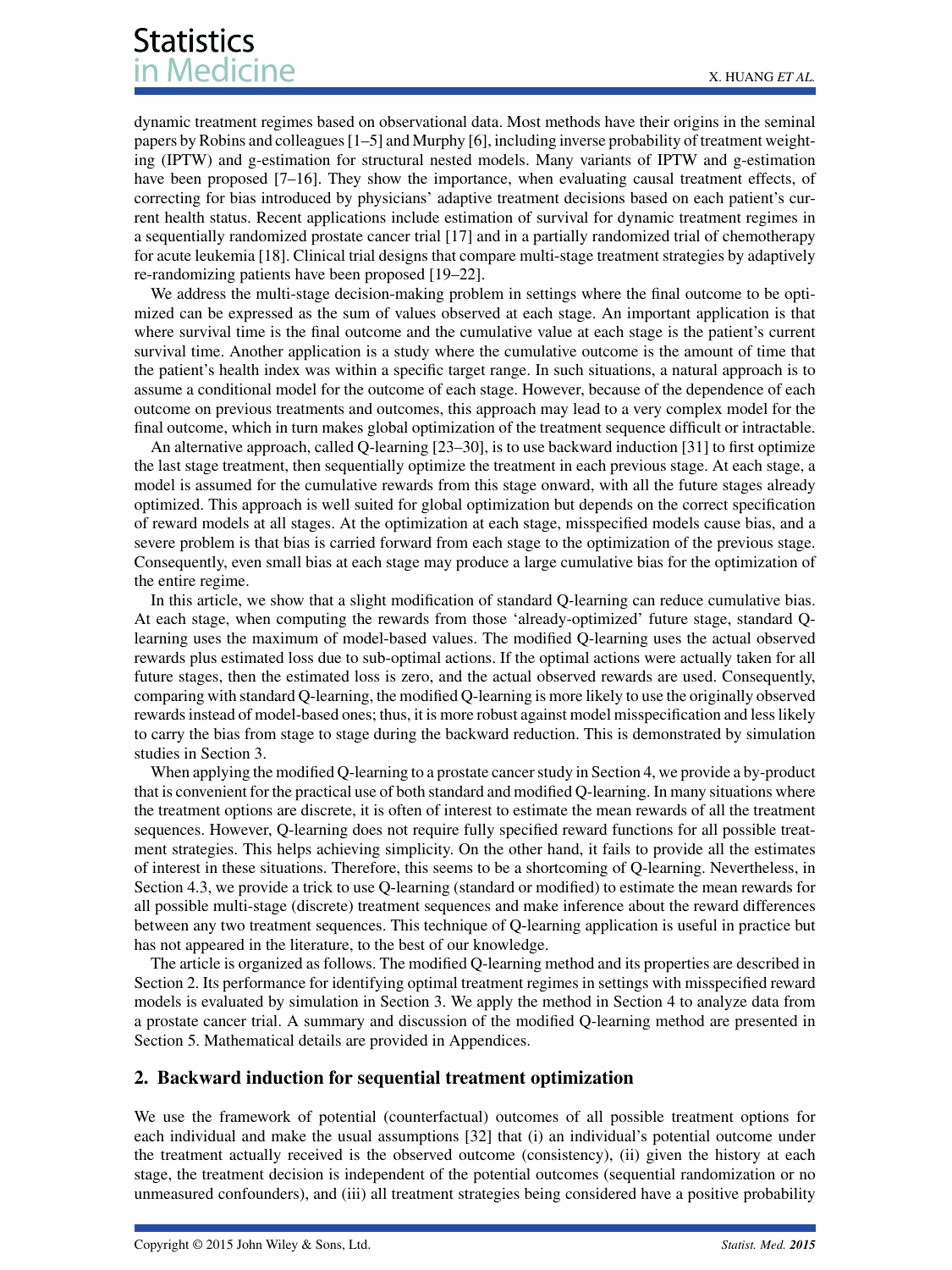of being observed (positivity). To identify the optimal action at each stage of backward induction, the estimated reward is computed for each possible action assuming that the actions at all future stages will be optimal. This is performed by fitting a parametric model for the counterfactual future reward as a function of actions and current history. The final cumulative reward is the estimate of what the patient's total reward would be if all actions were optimal. In the sequel, we will use the terms 'payoff' and 'reward' interchangeably to mean the same thing.

#### *2.1. Notation and method*

For each subject  $i = 1, \dots, n$  and stage  $s = 1, \dots, K$ , where *n* denotes the sample size and *K* denotes the total number of multiple stages, let  $Z_i$ <sup>*s*</sup> denote the time-dependent covariates measured at the beginning of *s*-th stage,  $A_{i,s}$ , the treatment or action, and  $Y_{i,s}$ , the observed outcome. Without loss of generality, we assume that larger values of  $Y_{i,s}$  are preferable. We denote the corresponding vectors of these variables through s stages by  $\bar{Z}_{i,s} = (\bar{Z}_{i,1}, \cdots, Z_{i,s}), \bar{A}_{i,s} = (A_{i,1}, \cdots, A_{i,s}),$  and  $\bar{Y}_{i,s} = (Y_{i,1}, \cdots, Y_{i,s}).$  At stage 1, the subject's history is simply  $H_{i,1} = Z_{i,1}$ . For each subsequent stage  $s \ge 2$ , the history is  $H_{i,s}$  $= (\bar{Z}_{i,s}, \bar{A}_{i,s-1}, \bar{Y}_{i,s-1})$ . We denote the optimal action at stage s by  $A_{i,s}^{opt}$ , and the associated counterfactual outcome that would occur if this optimal action were taken by  $Y_{i,s}^*$ . For all  $s < K$ , we define the counterfactual cumulative outcome for stages *s* through *K* under  $(A_{i,s}, A_{i,s+1}^{opt}, \dots, A_{i,K}^{opt})$ ) as follows:

<span id="page-2-0"></span>
$$
Q_{i,s}^M =_{def} Y_{i,s} + \sum_{r=s+1}^K Y_{i,r}^*,
$$
 (1)

where each  $A_{i,j}^{opt}$  is conditional on all the historic information observed prior to stage *j*, including previous treatments and responses. For simplicity, we have suppressed conditional notation. In words, this equation says that

[current + future payoff]=[observed stage *s* outcome]+[best possible future outcomes after stage *s*]

That is,  $Q_{i,s}^M$  is the future payoff, starting at stage *s*, if all actions from  $s + 1$  to *K* are optimized, but the actual (possibly suboptimal) action *Ai,<sup>s</sup>* is taken at stage *s*. For the final stage, because there are no future actions to optimize, we define  $Q_{i,K}^M = Y_{i,K}$ . In our notation,  $Q_{i,s}^M$ 's are random variables, rather than mean functions as denoted by other authors.

We next define  $\Delta_{i,s}$  to be the total future loss from stages *s* to *K* if action  $A_{i,s}$  is taken instead of  $A_{i,s}^{opt}$ , while all actions from stage  $s + 1$  to *K* are optimal. Thus, if  $A_{i,s} = A_{i,s}^{opt}$ , then  $\Delta_{i,s} = 0$ , whereas if  $A_{i,s}$  is not optimal, then  $\Delta_{i,s} > 0$ . This  $\Delta_{i,s}$  is essentially Murphy's regret function [\[6\]](#page-18-2). Robins defined a similar blip function by comparison with a 'zero' treatment instead of the optimal one [\[5\]](#page-18-1). We use the counterfactual in [\(1\)](#page-2-0) and loss  $\Delta_{i,s}$  to define the cumulative future reward to patient *i*, from stages *s* to stage *K*, for taking the optimal action from stage *s* onward as

<span id="page-2-2"></span>
$$
R_{i,s} =_{def} Q_{i,s}^M + \Delta_{i,s} I\left(A_{i,s} \neq A_{i,s}^{opt}\right) = Y_{i,s} + \sum_{r=s+1}^K Y_{i,r}^* + \Delta_{i,s} I\left(A_{i,s} \neq A_{i,s}^{opt}\right).
$$
 (2)

The basic idea is that the reward  $R_{i,s}$  is obtained from  $Q_{i,s}^M$  by adding back the future loss due to taking a suboptimal action at stage *s*. For example, if  $Y_{i,s}$  is the increment in survival time for stage *s*, then  $R_{i,s}$  is the sum of the stagewise survival times from stage *s* onward associated with all current and future actions being optimal, given the past treatment and response history.

Given the aforementioned structure for the future reward  $R_{i,s}$  at each stage *s*, the counterfactual cumulative outcome in Equation [\(1\)](#page-2-0) can be written in the more compact form

<span id="page-2-1"></span>
$$
Q_{i,s}^M = Y_{i,s} + R_{i,s+1}, \text{ for } s < K. \tag{3}
$$

If all optimal actions and  $\Delta_{i,s}$ 's were known, one could simply work backward and compute  $R_{i,s}$  for each  $s = K, K - 1, \dots, 1$ , and thus obtain the final payoff  $R_{i,1}$ . To derive  $A_{i,K}^{opt}, \dots, A_{i,1}^{opt}$  in the steps of the backward induction, we will exploit the decomposition given by Equations  $(1)$ – $(3)$  by assuming an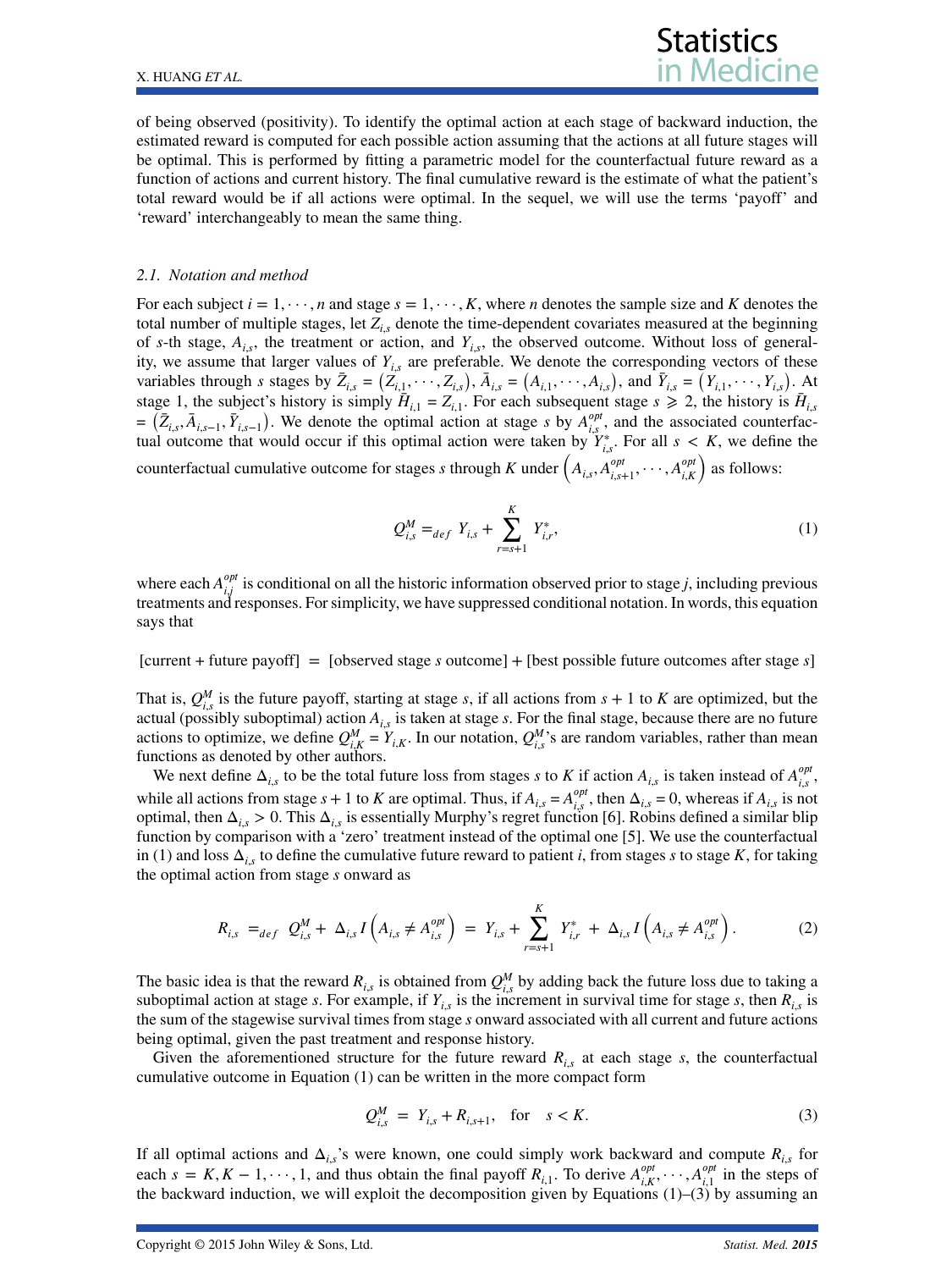additive parametric regression model for  $Q_{i,s}^M$  as a function of  $A_{i,s}$  and the most recent history  $\bar{H}_{i,s}^M = (Z_{i,s-1}, Z_{i,s-1}, A_{i,s-1})^T$ . We formulate the regression model in terms of  $\bar{H}_{i,s}^M$ , rather than the co  $Z_{i,s-1}, Z_{i,s}, Y_{i,s-1}, A_{i,s-1}$ , We formulate the regression model in terms of  $\bar{H}_{i,s}^M$ , rather than the complete history  $\bar{H}_i$ , to control the number of parameters so that the method may be applied feasibly. This requires us to make a Markovian assumption. The fitted model will provide estimates of the  $\Delta_{i,s}$ 's and thus identify the  $A_{i,s}^{opt}$  values and thus the optimal payoffs.

Appendix A provides details of the parametric regression model that we assume for  $Q_{i,s}^M$ . In particular, Appendix D provides an illustration for a special case of three treatment stages with three treatment options each stage. An important aspect of our approach is that we assume a regression model for  $Q_{i,s}^M$ , rather than assuming simple models for  $Y_s$ ,  $1 \le s \le K$ , which could result in a model for  $Y = \sum_{s=1}^K Y_s$ that may be too complicated for optimization.

#### *2.2. Backward induction*

Our method requires the the cumulative causal effect of treatment *j* versus *l* at stage *s,* which we define formally, for  $j > l$ , as

$$
D_{i,s}(j,l) = Q_{i,s}^M\left(A_{i,s} = j, \bar{H}_{i,s}^M\right) - Q_{i,s}^M\left(A_{i,s} = l, \bar{H}_{i,s}^M\right)
$$

In words, this cumulative causal effect is

[current + future payoff for action *j* at stage *s*]−[current + future payoff for action *l* at stage *s*]*.*

Substituting the parameter estimates obtained from the fitted regression model, given in Appendix A, gives the estimated cumulative payoff,  $\hat{Q}^M_{i,s}$ , estimated causal effects,  $\hat{D}_{i,s}(j,l)$ , and estimated cumulative future rewards  $\hat{R}_{i,s}$ . The backward induction is carried out as follows:

*Step 1*. Start with  $s = K$  and set  $Q_{i,K}^M = Y_{i,K}$ . *Step 2*. For the current step *s,*

- Step 2.1 Fit the regression model [\(15\)](#page-13-1) for  $Q_{i,s}^M$  to obtain  $(\hat{\beta}_s, \hat{\psi}_s^{(2)}, \dots, \hat{\psi}_s^{(J_s)})$  and thus  $\hat{Q}_{i,s}^M$ .
- *Step 2.2* Use the estimated causal effects  $\hat{D}_{i,s}(j,l)$  given by [\(16\)](#page-14-0) to identify the estimated optimal  $\hat{A}^{opt}_{i,s} = \text{argmax}_{1 \leq j \leq J_s} \{ \max_{l \neq j} \hat{B}_{i,s}(j,l) \}.$
- *Step 2.3* Define the estimated future loss due to taking action  $A_{i,s}$  to be  $\hat{\Delta}_{i,s} =_{def} \hat{Q}_{i,s}^M$  $\left(\hat{A}^{op}_{i,s}\right)$ ) −  $\hat{Q}^{M}_{i,s}(A_{i,s})$ *.*

Step 2.4 By [\(2\)](#page-2-2), step 2.3 gives the estimate  $\hat{R}_{i,s} =_{def} Q_{i,s}^M + \hat{\Delta}_{i,s} I(A_{i,s} \neq \hat{A}_{i,s}^{opt})$ ) *.*

Step 3. If  $s > 1$ , decrement  $s \to s - 1$ . By [\(3\)](#page-2-1), set  $Q_{i,s}^M = Y_{i,s} + \hat{R}_{i,s+1}$ , and go to Step 2.1 If  $s = 1$ , stop.

At the end of these steps,  $\hat{A}^{opt}_{i,1}, \dots, \hat{A}^{opt}_{i,K}$ , the optimal treatments for all subjects at all stages, have been identified, and  $\hat{R}_{i,1}$  is the estimated total payoff from taking these estimated optimal actions. With this algorithm, the optimization is global rather than myopic or local.

Asymptotic properties of the estimators are given in Appendix B. The 'Sandwich' formula [\[33\]](#page-19-8) is used to account for the extra variation because of plugging in an estimator from a late treatment stage into the regression models for an early stage.

#### *2.3. Comparison with standard Q-learning*

The method described previously is a robust modification of standard Q-learning [\[23,](#page-19-4) [28\]](#page-19-9). For all treatment stages except the last, to estimate counterfactual outcomes under optimal actions, standard Qlearning uses predicted values from previously fitted linear models plus estimated loss due to suboptimal actions. In contrast, our modified Q-learning method uses the values actually observed plus the estimated loss. Let  $Q_{i,s}^{std}$  denote the standard Q-learning method's objective function that plays the role of our function  $Q_{i,s}^M$ . For the first step of the backward induction used in our method,  $Q_{i,K}^{std} = Q_{i,K}^M$ .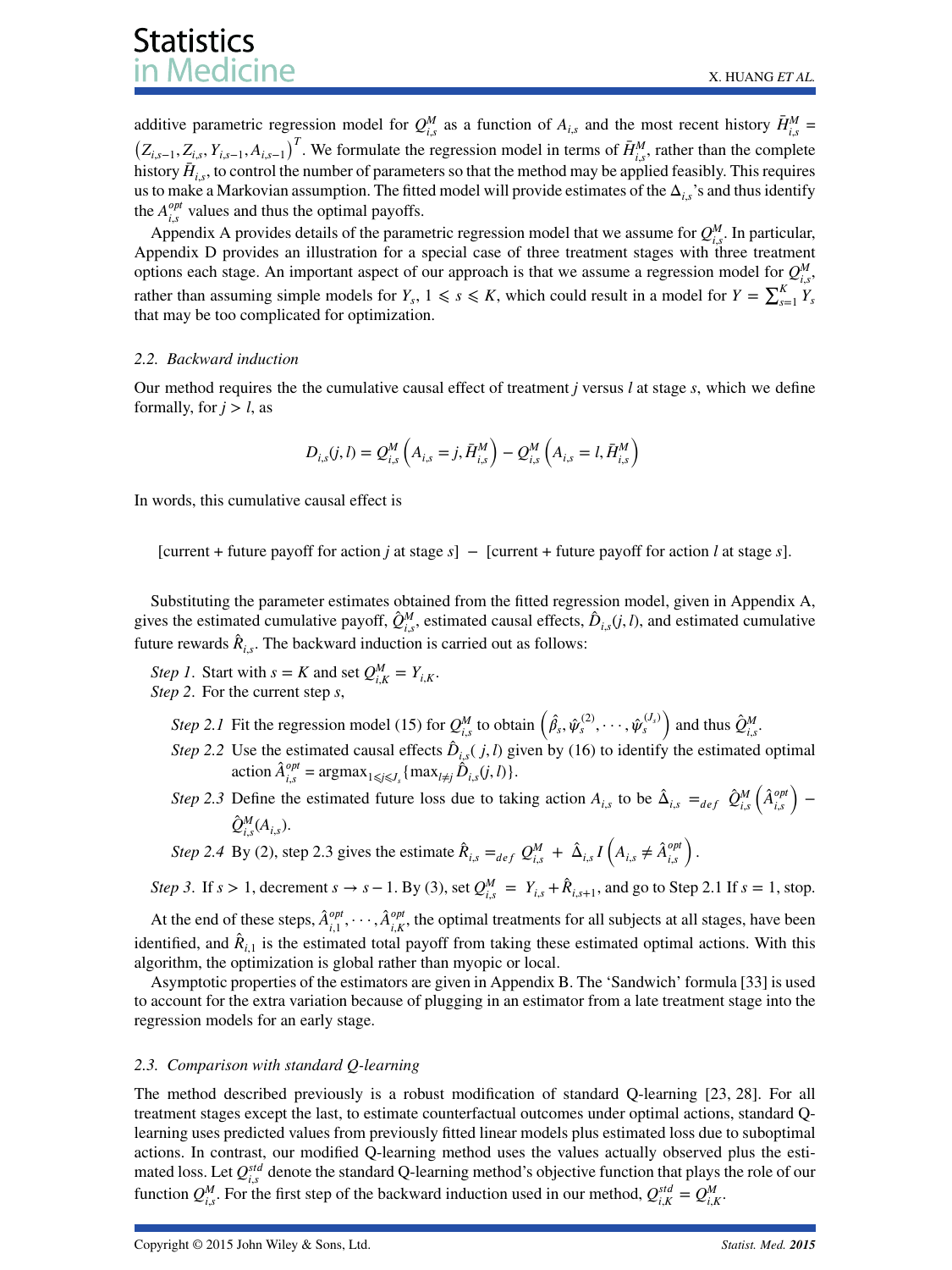Standard Q-learning does backward induction using the same steps as our backward induction algorithm through step 2.3, but it uses the estimated stage *K* reward

$$
\hat{R}_{i,K}^{std} =_{def} \hat{Q}_{i,K}^{std} + \hat{\Delta}_{i,K} I\left(A_{i,K} \neq \hat{A}_{i,K}^{opt}\right).
$$

In contrast, our estimated stage *K* reward is

$$
\hat{R}_{i,K} =_{def} Q_{i,K}^M + \hat{\Delta}_{i,K} I\left(A_{i,K} \neq \hat{A}_{i,K}^{opt}\right).
$$

The difference is that standard Q-learning uses predicted values  $\hat{Q}^{std}_{i,K}$  obtained from a regression model, while our modified Q-learning method uses the observed values  $Q_{i,K}^M$ . This difference is carried to the next stage,  $s = K - 1$ , through the formulations of  $\hat{Q}_{i,K-1}^{std} = Y_{K-1} + \hat{R}_{i,K}^{std}$  and  $Q_{i,K-1}^M = Y_{K-1} + \hat{R}_{i,K}$ . Similar differences are accumulated during the iteration of this process in the backward induction steps from  $s = K - 1$  to  $s = 1$ .

The modified Q-learning method has the following advantages. First,  $Q_{i,s}^M$  uses observed outcomes whenever possible for any  $s \le K$ , whereas  $Q_{i,s}^{std}$  uses model-based expectations for any  $s \le K$ . Retaining the original outcomes helps the modified Q-learning rely less on the specification of the models used in [\(15\)](#page-13-1), and thus improves robustness. This is shown by our simulation study in the next section when the model [\(15\)](#page-13-1) is misspecified, for example, when some relevant covariates are not included in the data set. The simulations show that  $Q_{i,s}^M$  has a more robust performance than  $Q_{i,s}^{std}$ .

The second advantage of the modified Q-learning method follows from the fact that definition [\(3\)](#page-2-1) ensures  $Q_{i,s}^M \ge \sum_{r=s}^K Y_{i,r}$ . This means that the predicted reward under optimal treatment regimes for stage  $s + 1$  onward is always at least the observed reward under the actual regimes, which may be suboptimal. This is a desirable property that does not always hold for standard Q-learning because, in practice, one may observe  $Q_{i,s}^{std} < \sum_{j=s}^{K} Y_j$  for some  $s < K$ . This happens simply because, for some subjects, the predicted rewards under optimal treatment regimes for stage *s* + 1 onward are less than their observed actual reward. Furthermore, for  $s < K$ , if a patient has received the optimal treatment regimes for stage  $s + 1$  onward, then with the modified Q-learning, because  $\Delta_{i,r} = 0$  for all  $r \geq s + 1$ , the potential outcome under the treatment sequence  $\left\{ A_{is}, A_{i,s+1}^{opt}, \cdots, A_{i,K}^{opt} \right\}$  $\left\{\right\}$  for this patient, is  $Q_{i,s}^M = \sum_{r=s}^K Y_{i,r}$ , the observed reward from stage *s* onward. This is in agreement with the 'consistency assumption'. This assumption, stated at the beginning of Section [2,](#page-1-0) requires that the assumed counterfactual outcomes under the actual observed actions must be equal to the observed outcomes. It is a very natural assump-tion and commonly required in causal inference [\[34\]](#page-19-10). In contrast, with standard Q-learning,  $Q_{i,s}^{std}$  may not equal  $\sum_{r=s}^{K} Y_{i,r}$ , even if a patient receives the optimal treatment regimes for stage *s* + 1 onward. That is, as an estimate of the counterfactual outcome,  $Q_{i,s}^{std}$  may violate the consistency assumption on individual basis, although it satisfies this assumption in expectation when the reward models are correctly specified. We will compare the performance of standard and modified Q-learning in the next section by simulation.

#### <span id="page-4-0"></span>**3. Simulation studies**

The correct specification of reward models is very important for Q-learning [\[32\]](#page-19-7). In this section, we use simulations to show that, in some scenarios, when the reward models are misspecified, the modified Qlearning outperforms standard Q-learning. For simplicity, we evaluate two-stage treatment sequences. Sample sizes 50, 100, 200, and 400 are considered. We use three scenarios, each simulation scenario is replicated 1000 times.

#### *3.1. Scenario I*

In scenario I, we assume an unobserved variable  $V \sim \text{Normal}(0, 2^2)$ . For the first treatment stage, we generate covariate  $Z_1 \sim \text{Normal}(0, 1)$ , treatment  $A_1 \sim \text{Bernoulli}(0.5)$ , and outcome  $Y_1 = Z_1(A_1 - 0.5) +$ *V* +  $\varepsilon_1$ , with  $\varepsilon_1$  ∼ Normal(0, 1). The second stage treatment  $A_2$  ∼ Bernoulli(0.5), and outcome  $Y_2$  =  $-2Z_1(A_1 - 0.5) + (A_1 - 0.5)(A_2 - 0.5) - V + \epsilon_2$ , with  $\epsilon_2 \sim \text{Normal}(0, 1)$ . The final cumulative outcome is  $Y = Y_1 + Y_2$ . With the observed data of  $(Z_1, A_1, Y_1, A_2, Y_2)$  for all subjects, the goal is to find the optimal two-stage treatment regimes that maximizes *Y*.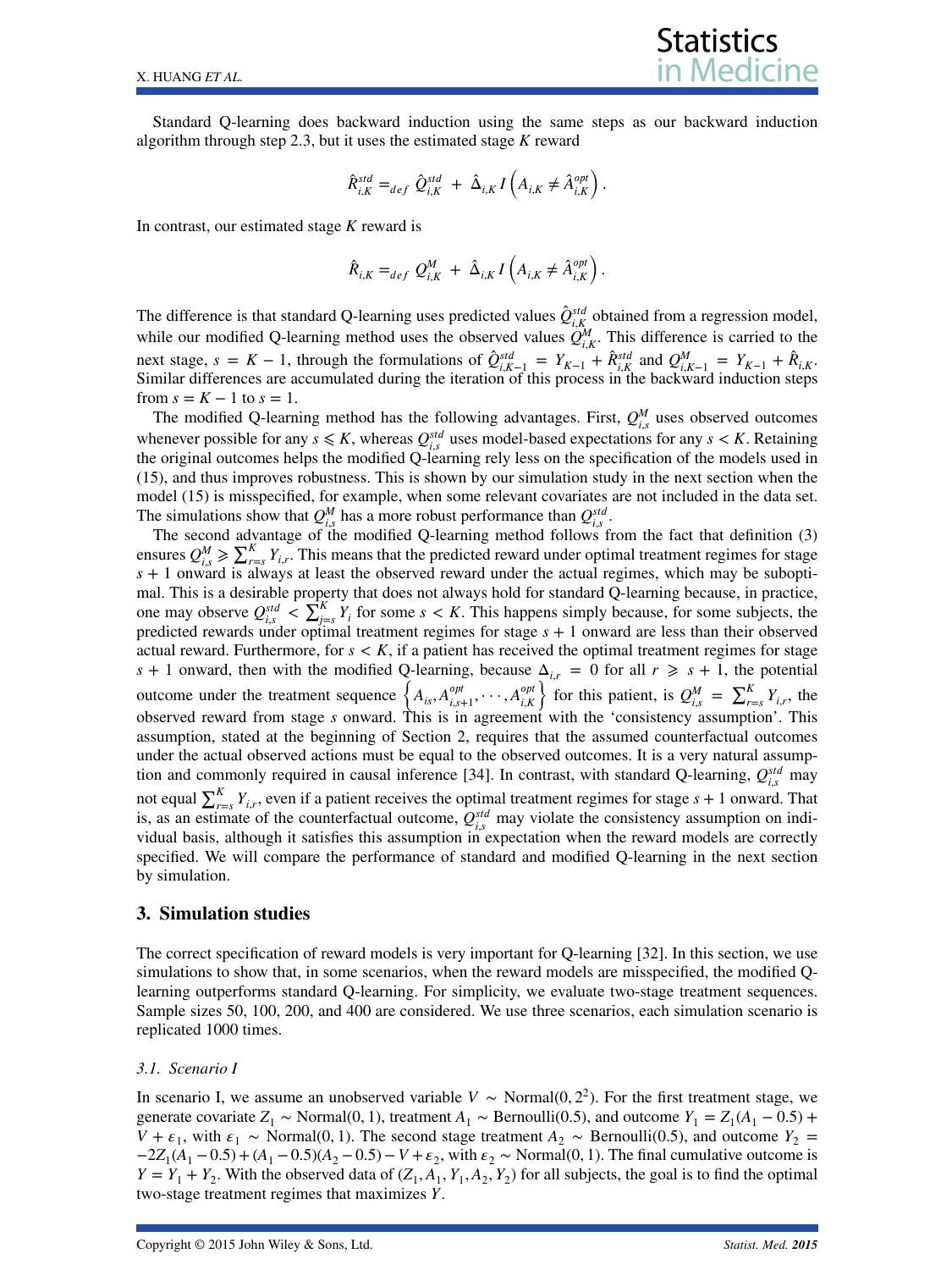In this scenario, both treatments  $A_1$  and  $A_2$  are randomized. The optimal stage 2 treatment is  $A_2^{opt}$ *I*(*A*<sub>1</sub> = 1). Then the reward for stage 2 under  $A_2^{opt}$  is  $R_2 = -2Z_1(A_1 - 0.5) + 0.25 - V + \epsilon_2$ . Recalling that  $Q_2^M = Y_2$ , and  $Q_1^M = Y_1 + R_2 = -Z_1(A_1 - 0.5) + 0.25 + \epsilon_1 + \epsilon_2$ . We assume the following model to optimize  $A_1$ .

<span id="page-5-0"></span>
$$
Q_1^M = \beta_{10} + \beta_{11} Z_1 + A_1(\psi_{10} + \psi_{11} Z_1) + e_1,
$$
\n(4)

The true values for the aforementioned parameters are  $\beta_1 = (\beta_{10}, \beta_{11})^T = (0.25, 0.5)^T$  and  $\psi_1 =$  $(\psi_{10}, \psi_{11})^T = (0, -1)^T$ . The optimal stage 1 treatment is  $A_1^{opt} = I(Z_1 < 0)$ . If we use a myopic strategy to optimize *A*<sub>1</sub> by maximizing *Y*<sub>1</sub> = *Z*<sub>1</sub>(*A*<sub>1</sub> − 0.5) + *V* +  $\epsilon$ <sub>1</sub>, we will obtain a wrong solution  $A_1^{opt} = I(Z_1 \ge 0)$ .

To apply the modified Q-learning, we first fit the following model,

<span id="page-5-1"></span>
$$
Q_2^M = Y_2 = \beta_{20} + \beta_{21} Z_1 + \beta_{22} A_1 + \beta_{23} Y_1 + A_2 (\psi_{20} + \psi_{21} Z_1 + \psi_{22} A_1 + \psi_{23} Y_1) + e_2.
$$
 (5)

From the data generation mechanism, it can be derived that the true values for the aforementioned parameters are  $\beta_2 = (\beta_{20}, \beta_{21}, \beta_{22}, \beta_{23})^T = (0.25, 0, -0.5, -0.857)^T$ , and  $\psi_2 = (\psi_{20}, \psi_{21}, \psi_{22}, \psi_{23})^T =$  $(-0.5, 0, 1, 0)^T$ . The coefficient  $\beta_{23} = -0.857$  is the effect of *V* on  $Y_2$  through  $Y_1$ , namely,  $\beta_{23} =$  $E(Y_1 Y_2)/E(Y_1^2)$ . Details about this derivation is provided in Appendix C. After fitting the above model to obtain  $\hat{\beta}_2$  and  $\hat{\psi}_2$ , the estimated optimal stage 2 treatment is

$$
\hat{A}_2^{opt} = I \left( \hat{\psi}_{20} + \hat{\psi}_{21} Z_1 + \hat{\psi}_{22} A_1 + \hat{\psi}_{23} Y_1 > 0 \right).
$$
 (6)

Then let

<span id="page-5-2"></span>
$$
\hat{R}_2 = Y_2 + I\left(A_2 \neq \hat{A}_2^{\text{opt}}\right) |\hat{\psi}_{20} + \hat{\psi}_{21} Z_1 + \hat{\psi}_{22} A_1 + \hat{\psi}_{23} Y_1|,
$$
\n
$$
Q_1^M = Y_1 + \hat{R}_2,
$$
\n(7)

with  $|\cdot|$  denotes absolute value. We use the outcome  $Q_1^M$  to fit the model in [\(4\)](#page-5-0). After estimators  $\hat{\beta}_1$  and  $\hat{\psi}_1$  are obtained, the estimated optimal stage 1 treatment is

$$
\hat{A}_1^{opt} = I(\hat{\psi}_{10} + \hat{\psi}_{11} Z_1 > 0). \tag{8}
$$

The simulation results for samples of size 200 are given Tables [I](#page-6-0) and [II](#page-7-0) (each first panel from the left, scenario I). In general, the bias is small, and the empirical and asymptotic standard errors (SE and ASE) match well, with coverage probabilities of the 95% confidence intervals all close to nominal. The modified Q-learning correctly identified the optimal stage 1 and stage 2 treatments 91.1% and 88.4% of the time, respectively. Parameter estimations for other sample sizes (*n*=50, 100, or 400) are also performed well by the modified Q-learning (results not shown).

We apply standard Q-learning to the same data sets. Both standard and modified Q-learning fit the same regression models [\(5\)](#page-5-1) for treatment stage 2. Naturally, they obtain exactly the same results for stage 2 (Table [II\)](#page-7-0) but differ for the stage 1 estimates (Table [I\)](#page-6-0). As shown in Equation [\(7\)](#page-5-2), the outcome used by the modified Q-learning is the actually observed values  $Y_2$  plus the estimated loss due to suboptimal stage 2 actions. In contrast, the outcome used by standard Q-learning for stage 1 is the predicted value  $\hat{Y}_2$  from stage 2 by model [\(5\)](#page-5-1) plus the same estimated loss, as follows.

$$
\hat{R}_{2}^{std} = \hat{Y}_{2} + I \left( A_{2} \neq \hat{A}_{2}^{opt} \right) \left| \hat{\psi}_{20} + \hat{\psi}_{21} Z_{1} + \hat{\psi}_{22} A_{1} + \hat{\psi}_{23} Y_{1} \right|,
$$
\n
$$
Q_{1}^{std} = Y_{1} + \hat{R}_{2}^{std}.
$$
\n(9)

Using  $Q_1^{std}$  to replace  $Q_1^M$  in [\(4\)](#page-5-0), the same linear regression model in (4) is fit to identify the optimal stage 1 treatments. Note that  $Q_1^M$  carries this information from *V* by using the original data  $Y_2$ , but  $Q_1^{std}$ discards this information by using the model based value  $\hat{Y}_2$ . Due to this difference, the two methods obtain different stage 1 estimates (Table [I\)](#page-6-0). Standard Q-learning gives biased estimates for  $\beta_{11}$  and  $\psi_{11}$ . Consequently, the probability that it correctly identifies the optimal stage 1 treatments is only 38.2%, much lower than that achieved by the modified Q-learning (91.1%). In summary, standard Q-learning uses model-based values in the construction of counterfactual outcomes and is prone to bias introduced by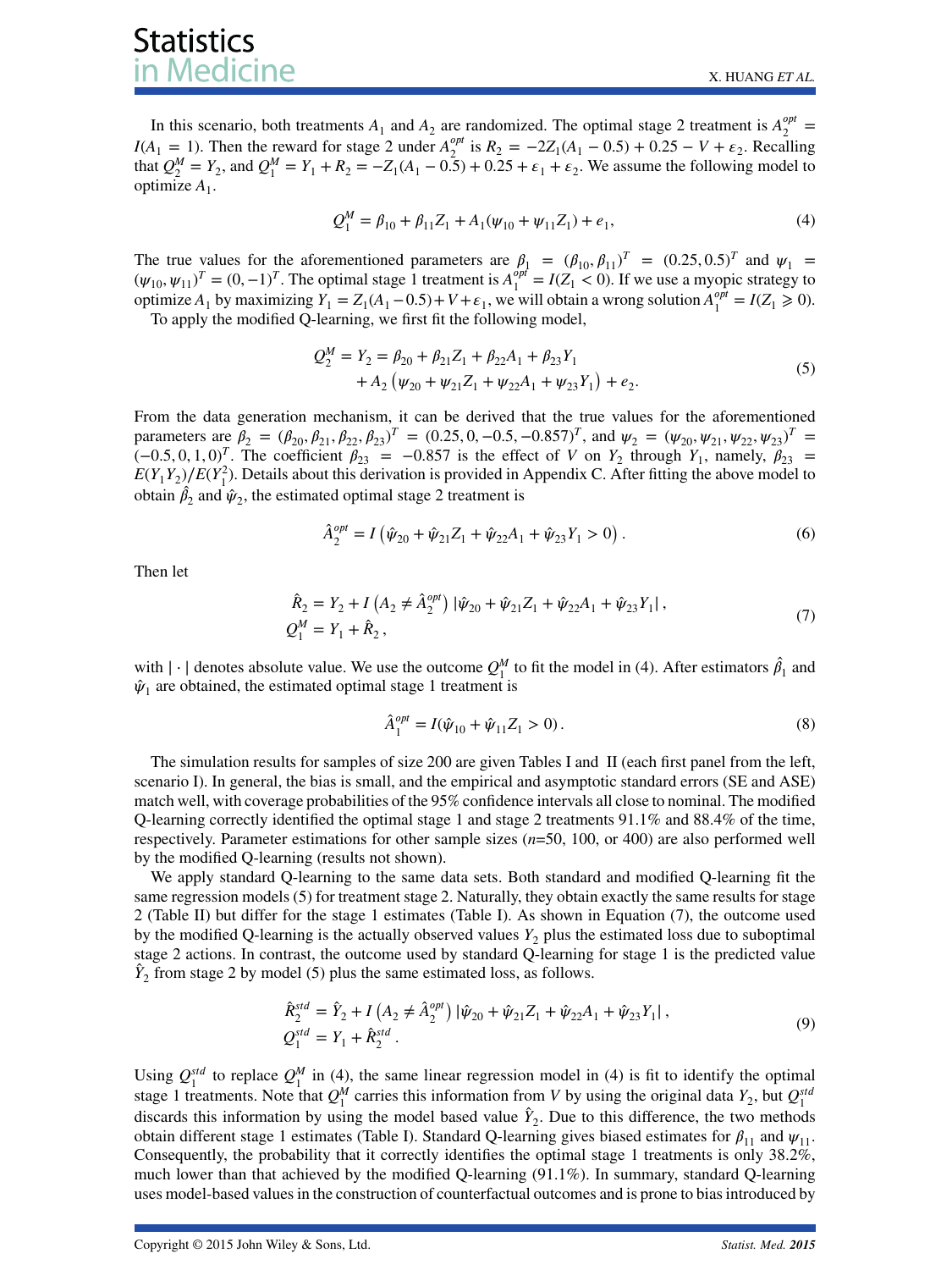<span id="page-6-0"></span>

|                                                                                         |                     | Table I. Parameter estimates for treatment stage 1                                         |                                  | Modified Q-Learning |                |                   |                | Standard Q-Learning |                |                                                                                                                                                                                                                                                                          | g-estimation*  |                |                |                   | Regret Minimization* |                |                |
|-----------------------------------------------------------------------------------------|---------------------|--------------------------------------------------------------------------------------------|----------------------------------|---------------------|----------------|-------------------|----------------|---------------------|----------------|--------------------------------------------------------------------------------------------------------------------------------------------------------------------------------------------------------------------------------------------------------------------------|----------------|----------------|----------------|-------------------|----------------------|----------------|----------------|
|                                                                                         | True                | Est                                                                                        | SE                               | ASE                 | පි             | Est               | SE             | ASE                 | පි             | Est                                                                                                                                                                                                                                                                      | SE             | ASE            | පි             | Est               | SE                   | ASE            | පි             |
|                                                                                         |                     |                                                                                            |                                  |                     |                |                   |                |                     |                | Scenario I: Pr(A <sub>1</sub> = 1) = Pr(A <sub>2</sub> = 1) = 0.5                                                                                                                                                                                                        |                |                |                |                   |                      |                |                |
|                                                                                         | $0.25$<br>0.5       | 0.282<br>0.489                                                                             |                                  | 0.243               | 0.988<br>0.980 | $-0.068$<br>0.281 | 0.192<br>0.157 | 0.202<br>0.147      | 0.952<br>0.039 |                                                                                                                                                                                                                                                                          |                |                |                |                   |                      |                |                |
| $a_{10}$<br>$a_{11}$<br>$a_{10}$<br>$a_{11}$                                            | $\circ$             | $-0.969$<br>$-0.008$                                                                       | 0.180<br>0.171<br>0.270<br>0.264 | 0.341<br>0.263      | 0.988<br>0.933 | 0.139<br>$-0.004$ | 0.178<br>0.281 | 0.178<br>0.282      | 0.953<br>0.000 | $-0.009$<br>$-0.980$                                                                                                                                                                                                                                                     | 0.269<br>0.263 | 0.256<br>0.249 | 0.947<br>0.926 | 0.009<br>$-1.012$ | 0.264<br>0.274       | 0.256<br>0.258 | 0.928<br>0.922 |
|                                                                                         |                     |                                                                                            |                                  |                     |                |                   |                |                     |                |                                                                                                                                                                                                                                                                          |                |                |                |                   |                      |                |                |
|                                                                                         |                     |                                                                                            |                                  |                     |                |                   |                |                     |                | Scenario II: $logit\{Pr(A_1 = 1)\} = Z_1$ , $logit\{Pr(A_2 = 1)\} = 0.3Y_1$                                                                                                                                                                                              |                |                |                |                   |                      |                |                |
|                                                                                         |                     | 0.274                                                                                      | 0.193<br>0.193<br>0.274<br>0.288 | 0.263               | 0.989          | 0.044             | 0.205          | 0.217               | 0.851          |                                                                                                                                                                                                                                                                          |                |                |                |                   |                      |                |                |
| $\begin{array}{c} \mathcal{L}_{10} \\ \mathcal{L}_{11} \\ \mathcal{V}_{10} \end{array}$ | $\frac{0.25}{0.5}$  | 0.483                                                                                      |                                  | 0.217               | 0.970          | $-0.072$          | 0.177          | 0.159               | 0.074          |                                                                                                                                                                                                                                                                          |                |                |                |                   |                      |                |                |
|                                                                                         |                     | 0.008                                                                                      |                                  | 0.369<br>0.287      | 0.993          | 0.009             | 0.291          | 0.304               | 0.942          | 0.008                                                                                                                                                                                                                                                                    | 0.275          | 0.276<br>0.315 | 0.945          | 0.021             | 0.293                | 0.282          | 0.934<br>0.948 |
|                                                                                         |                     | $-0.963$                                                                                   |                                  |                     | 0.938          | 0.147             | 0.202          | 0.194               | 0.000          | $-0.990$                                                                                                                                                                                                                                                                 | 0.329          |                | 0.926          | $-1.051$          | 0.346                | 0.347          |                |
|                                                                                         |                     |                                                                                            |                                  |                     |                |                   |                |                     |                | Scenario III: $logit\{Pr(A_1 = 1)\} = Z_1 + V$ , $logit\{Pr(A_2 = 1)\} = 0.3Y_1 + V$                                                                                                                                                                                     |                |                |                |                   |                      |                |                |
|                                                                                         |                     | 0.419                                                                                      |                                  |                     | 0.996          | 0.289             | 0.192          | 0.348               | 0.999          |                                                                                                                                                                                                                                                                          |                |                |                |                   |                      |                |                |
| $\mathcal{L}_{11}$<br>$\mathcal{L}_{11}$                                                | $\frac{0.25}{0.5}$  | 0.556                                                                                      | 0.194<br>0.177<br>0.253          | 0.378<br>0.229      | 0.977          | 0.098             | 0.168          | 0.179               | 0.393          |                                                                                                                                                                                                                                                                          |                |                |                |                   |                      |                |                |
|                                                                                         |                     | $-0.086$                                                                                   |                                  | 0.474               | 0.998          | $-0.087$          | 0.256          | 0.429               | 0.995          | $-0.056$                                                                                                                                                                                                                                                                 | 0.270          | 0.274          | 0.945          | $-0.038$          | 0.284                | 0.301          | 0.949          |
| $\bar{\mathbf{y}}_{11}$                                                                 |                     | $-0.982$                                                                                   | 0.261                            | 0.281               | 0.950          | $-0.066$          | 0.206          | 0.196               | 0.002          | $-0.991$                                                                                                                                                                                                                                                                 | 0.264          | 0.284          | 0.959          | $-1.016$          | 0.287                | 0.339          | 0.968          |
|                                                                                         | confidence interval | error; ASE, average of standard error estim<br>*g-estimation and regret minimization speci |                                  |                     |                |                   |                |                     |                | fy treatment selection probabilities (not shown), but do not need $\beta_{10}$ or $\beta_{11}$ . Est, mean of estimates; SE, empirical standard<br>ates; ASE for g-estimation and regret minimization obtained by 200 bootstrap samples. CP, coverage probability of 95% |                |                |                |                   |                      |                |                |
|                                                                                         |                     |                                                                                            |                                  |                     |                |                   |                |                     |                |                                                                                                                                                                                                                                                                          |                |                |                |                   |                      |                |                |

X. HUANG *ET AL.*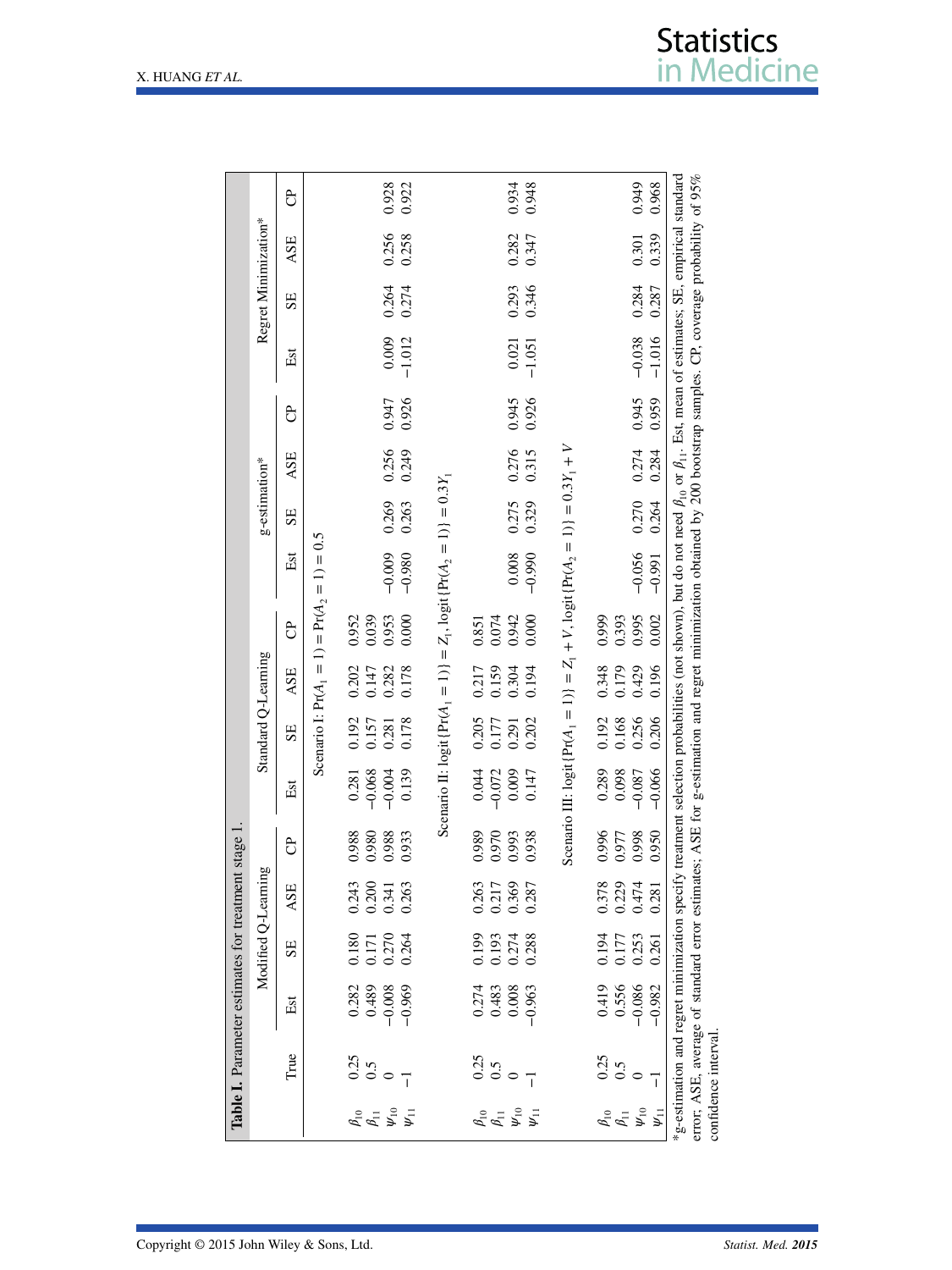<span id="page-7-0"></span>

|                                                                                      |                  |                |           |        | <b>Table II.</b> Parameter estimates for treatment stage 2.                 |                            |                   |       |       |                                  |                   |                       |       |
|--------------------------------------------------------------------------------------|------------------|----------------|-----------|--------|-----------------------------------------------------------------------------|----------------------------|-------------------|-------|-------|----------------------------------|-------------------|-----------------------|-------|
|                                                                                      |                  |                |           |        | Standard or modified Q-Learning*                                            |                            | g-estimation**    |       |       |                                  |                   | Regret Minimization** |       |
|                                                                                      | True             | Est            | <b>SE</b> | ASE    | CP                                                                          | Est                        | <b>SE</b>         | ASE   | CP    | Est                              | <b>SE</b>         | ASE                   | CP    |
|                                                                                      |                  |                |           |        | Scenario I: $Pr(A_1 = 1) = Pr(A_2 = 1) = 0.5$                               |                            |                   |       |       |                                  |                   |                       |       |
| $\beta_{20}$                                                                         | 0.25             | 0.255 0.207    |           | 0.210  | 0.949                                                                       |                            |                   |       |       |                                  |                   |                       |       |
| $\beta_{21}$                                                                         | $\theta$         | 0.002          | 0.170     | 0.149  | 0.907                                                                       |                            |                   |       |       |                                  |                   |                       |       |
| $\beta_{22}$                                                                         | $-0.5$           | $-0.495$ 0.298 |           | 0.297  | 0.947                                                                       |                            |                   |       |       |                                  |                   |                       |       |
| $\beta_{23}$                                                                         | $-0.857$         | $-0.858$       | 0.063     | 0.065  | 0.960                                                                       |                            |                   |       |       |                                  |                   |                       |       |
| $\Psi_{20}$                                                                          | $-0.5$           | $-0.510$       | 0.294     | 0.297  | 0.952                                                                       | $-0.510$ 0.284 0.289       |                   |       | 0.952 | $-0.509$ 0.282                   |                   | 0.292                 | 0.947 |
| $\Psi_{21}$                                                                          | $\mathbf{0}$     | $-0.003$       | 0.240     | 0.212  | 0.919                                                                       | $-0.004$                   | 0.229             | 0.227 | 0.946 | $-0.014$                         | 0.214             | 0.219                 | 0.955 |
| $\psi_{22}$                                                                          | 1                | 0.997          | 0.413     | 0.420  | 0.949                                                                       | 0.997                      | 0.378             | 0.396 | 0.959 | 1.027                            | 0.410             | 0.420                 | 0.948 |
| $\Psi_{23}$                                                                          | $\mathbf{0}$     | 0.004 0.091    |           | 0.093  | 0.952                                                                       |                            | 0.004 0.091       |       |       | $0.094$ $0.950$ $-0.002$ $0.100$ |                   | 0.097                 | 0.932 |
|                                                                                      |                  |                |           |        | Scenario II: $logit\{Pr(A_1 = 1)\} = Z_1$ , $logit\{Pr(A_2 = 1)\} = 0.3Y_1$ |                            |                   |       |       |                                  |                   |                       |       |
| $\beta_{20}$                                                                         | 0.25             | 0.019 0.217    |           | 0.220  | 0.823                                                                       |                            |                   |       |       |                                  |                   |                       |       |
| $\beta_{21}$                                                                         | $\theta$         | 0.006          | 0.194     | 0.165  | 0.904                                                                       |                            |                   |       |       |                                  |                   |                       |       |
| $\beta_{22}$                                                                         | $-0.5$           | $-0.501$ 0.321 |           | 0.319  | 0.942                                                                       |                            |                   |       |       |                                  |                   |                       |       |
| $\beta_{23}$                                                                         | $-0.857$         | $-0.842$ 0.070 |           | 0.069  | 0.939                                                                       |                            |                   |       |       |                                  |                   |                       |       |
| $\Psi_{20}$                                                                          | $-0.5$           | $-0.517$ 0.309 |           | 0.316  | 0.965                                                                       | $-0.514$ 0.310 0.318 0.955 |                   |       |       | $-0.476$ 0.325 0.324             |                   |                       | 0.944 |
| $\Psi_{21}$                                                                          | $\mathbf{0}$     | $-0.008$ 0.268 |           | 0.230  | 0.906                                                                       | $-0.004$ 0.269             |                   | 0.258 | 0.933 | $-0.002$                         | 0.266 0.271       |                       | 0.960 |
| $\Psi_{22}$                                                                          | 1                | 1.023          | 0.455     | 0.456  | 0.943                                                                       |                            | 1.019 0.453 0.464 |       | 0.945 | 0.996                            | 0.488             | 0.488                 | 0.938 |
| $\Psi_{23}$                                                                          | $\mathbf{0}$     | $-0.005$ 0.097 |           | 0.096  | 0.954                                                                       | $-0.005$ 0.107 0.107 0.949 |                   |       |       |                                  | 0.001 0.114 0.119 |                       | 0.957 |
| Scenario III: $logit\{Pr(A_1 = 1)\} = Z_1 + V$ , $logit\{Pr(A_2 = 1)\} = 0.3Y_1 + V$ |                  |                |           |        |                                                                             |                            |                   |       |       |                                  |                   |                       |       |
| $\beta_{20}$                                                                         | 0.25             | 0.639          | 0.233     | 0.235  | 0.617                                                                       |                            |                   |       |       |                                  |                   |                       |       |
| $\beta_{21}$                                                                         | $\mathbf{0}$     | 0.343          | 0.182     | 0.157  | 0.422                                                                       |                            |                   |       |       |                                  |                   |                       |       |
| $\beta_{22}$                                                                         | $-0.5$           | $-1.31$        | 0.394     | 0.364  | 0.391                                                                       |                            |                   |       |       |                                  |                   |                       |       |
| $\beta_{23}$                                                                         | $-0.857$         | $-0.724$       | 0.0871    | 0.0873 | 0.669                                                                       |                            |                   |       |       |                                  |                   |                       |       |
| $\Psi_{20}$                                                                          | $-0.5$           | $-1.32$        | 0.401     | 0.363  | 0.407                                                                       | $-0.965$ 0.409 0.399       |                   |       | 0.774 | $-1.089$ 0.393 0.392             |                   |                       | 0.667 |
| $\Psi_{21}$                                                                          | $\boldsymbol{0}$ | $-0.539$ 0.245 |           | 0.218  | 0.315                                                                       | $-0.020$ 0.327             |                   | 0.314 | 0.934 | 0.046                            | 0.316             | 0.353                 | 0.966 |
| $\Psi_{22}$                                                                          | 1                | 1.725          | 0.548     | 0.503  | 0.697                                                                       |                            | 1.020 0.591       | 0.579 | 0.932 | 0.969                            | 0.606             | 0.625                 | 0.953 |
| $\Psi_{23}$                                                                          | 0                | $-0.010$ 0.124 |           | 0.123  | 0.948                                                                       | $-0.005$ 0.202 0.206 0.953 |                   |       |       | $-0.009$ 0.222 0.238             |                   |                       | 0.950 |

\*Standard and modified Q-Learning methods use the same estimating equations and give the same results for the last treatment stage;

\*\*g-estimation and regret minimization specify treatment selection probabilities (not shown) but do not need  $\beta s$ . Est, mean of estimates; SE, empirical standard error; ASE, average of standard error estimates; ASE for g-estimation and regret minimization obtained by 200 bootstrap samples. CP, coverage probability of 95% confidence interval.

model misspecification. As the number of treatment stages increases, the model-based values will be used more times during the backward induction, and this bias problem will become more severe. In contrast, the modified Q-learning achieves robustness against model misspecification by using the original data instead of model-based values whenever possible.

Because the main goal of Q-learning is to correctly identify optimal treatments, we conducted additional simulations for a range of sample sizes and compared performance of modified Q-learning with standard Q-learning. We also compared their performances with the myopic strategy that uses  $Y_1$  to optimize  $A_1$  and  $Y_2$  to optimize  $A_2$ . Figure [1](#page-8-0) shows these probabilities under a range of sample sizes. The modified Q-learning has larger probabilities than standard Q-learning to correctly identify the optimal stage 1 treatments. Both the modified and standard Q-learning have much better performances than the myopic strategy.

It is also interesting to note that in this setting with misspecified reward models, the optimal treatment selection power of the modified Q-learning increases with sample size, but this is not true for either standard Q-learning or myopic optimization. This shows that in situations of model misspecification, a large sample size cannot remedy a non-robust or incorrectly designed optimization algorithm and may even make things worse. Specifically in this simulation setting, because there are only two treatment options at each stage, a pure random selection of any one of them has a probability of 50% of being correct. The less than 50% power of standard Q-learning and myopic optimization shown in Figure [1](#page-8-0) reveal that they are severely biased in such a situation with misspecified reward models. It also explains why their empirical power levels decrease with sample size. This is because their true power levels are less than 50% as  $n \to \infty$ , and equal to 50% as  $n \to 0$  (equivalent to a pure random selection).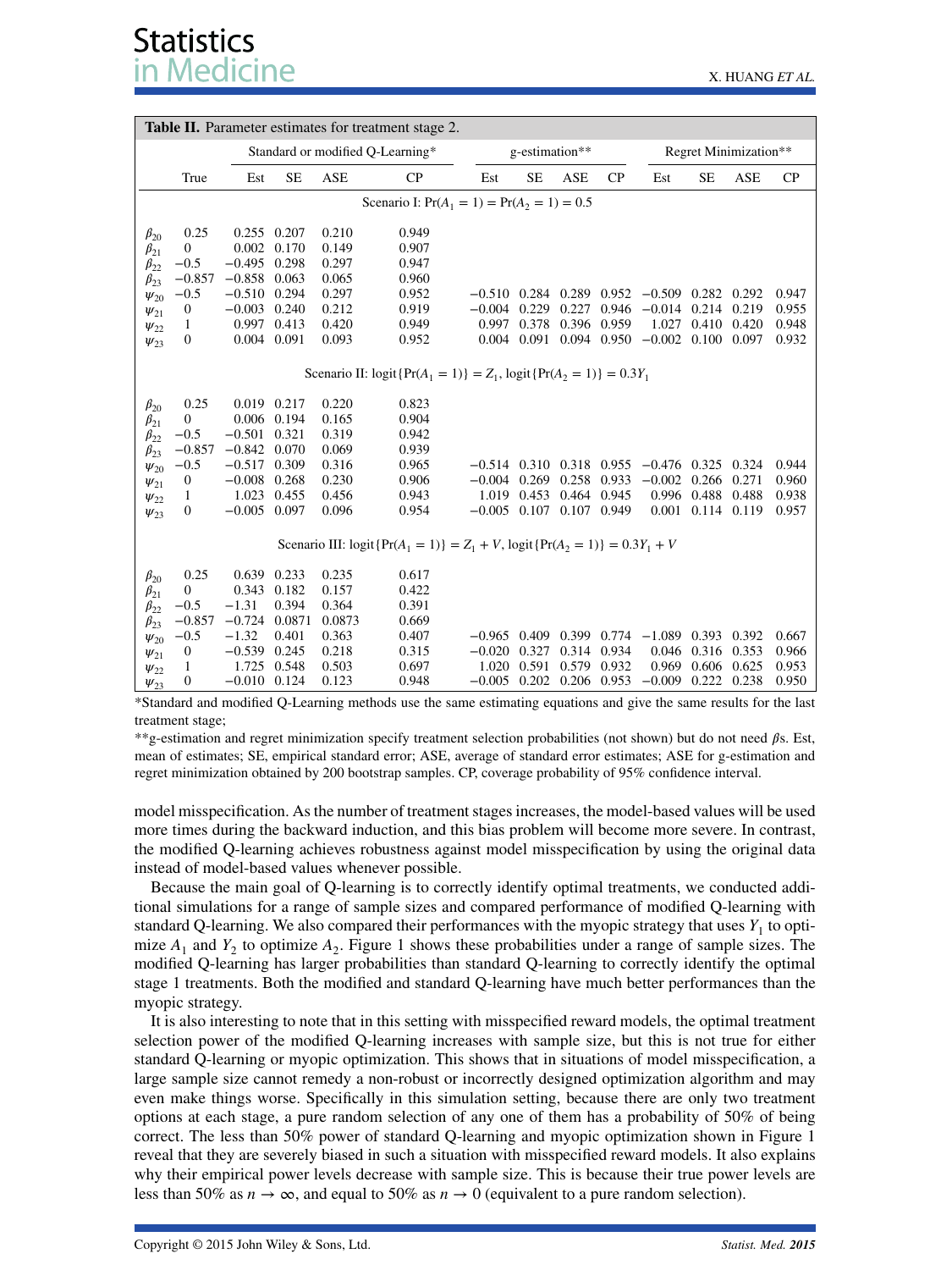

<span id="page-8-0"></span>**Figure 1.** Comparisons between the modified and standard Q-learning, myopic optimization, g-estimation and regret minimization: probability (power) of correctly identifying the optimal stage 1 and stage 2 treatments in scenarios I, II, and III. Note: For stage 1, in all scenarios, the power curves for the modified Q-learning, g-estimation and regret minimization almost overlap with each other. For stage 2, in all scenarios, the power curves for the modified and standard Q-learning and myopic optimization overlap with each other, so that only the solid curve (modified Q-learning) is visible; they almost overlap with those for g-estimation and regret minimization in scenarios I and II and are higher than those for g-estimation and regret minimization in scenario III.

#### *3.2. Scenarios II and III, and other optimization methods*

Treatments in scenario I are randomized. We also consider other treatment selection models. In scenario II, treatment assignment probabilities depend on observed covariates and outcomes, namely, *A*<sup>1</sup> ∼ Bernoulli(*Z*<sub>1</sub>), *A*<sub>2</sub> ∼ Bernoulli(0.3*Y*<sub>1</sub>). In scenario III, treatment assignments further depend on the unobserved variable *V*, as in the succeeding texts,  $A_1 \sim \text{Bernoulli}(Z_1 + V)$ ,  $A_2 \sim \text{Bernoulli}(0.3Y_1 + V)$ . All the other data generation mechanisms remain the same as in scenario I. The same data analyses shown in the previous subsection for scenario I by standard and modified Q-learning, and by the myopic optimization method, are also conducted for scenarios II and III.

As suggested by a reviewer, we also compare the proposed estimator to the estimators by Murphy [\[6\]](#page-18-2) and Robins [\[5\]](#page-18-1). Moodie *et al*. [\[25\]](#page-19-11) provided a nice description of these estimators together with R functions for implementing them, which are used below with combination of her and our notations.

In our setting of data generation, the g-estimator [\[5\]](#page-18-1) starts with the following estimation functions. Denote by  $\mathfrak{h}_j$  the observed history prior to  $A_j$ ,  $j = 1, 2$ . Let  $\gamma_1(\mathfrak{h}_1, a_1; \psi) = a_1(\psi_{10} + \psi_{11}z_1)$  and  $\gamma_2(\mathfrak{h}_2, a_2; \psi) = a_2(\psi_{20} + \psi_{21}z_1 + \psi_{22}a_1 + \psi_{23}y_1)$  be the blip functions [\[5\]](#page-18-1) defining the expected differences in outcome, respectively, between treatments  $A_1 = a_1$  and  $A_1 = 0$ , and between  $A_2 = a_2$  and  $A_2 = 0$ . Consequently, this would identify the optimal stage 2 treatment as  $d_2^{opt}(\mathfrak{h}_2) = I(\psi_{20} + \psi_{21}z_1 + \psi_{21}z_2)$  $\Psi_{22}a_1 + \Psi_{23}y_1 > 0$ , and  $d_{1}^{opt}(\mathfrak{h}_1) = I(\Psi_{10} + \Psi_{11}z_1 > 0)$ . By the data generation described earlier, we have  $\psi_1 = (\psi_{10}, \psi_{11})^T = (0, -1)^T$  and  $\psi_2 = (\psi_{20}, \psi_{21}, \psi_{22}, \psi_{23})^T = (-0.5, 0, 1, 0)^T$ . Denote  $S_1(a_1) = a_1(1, z_1)^T$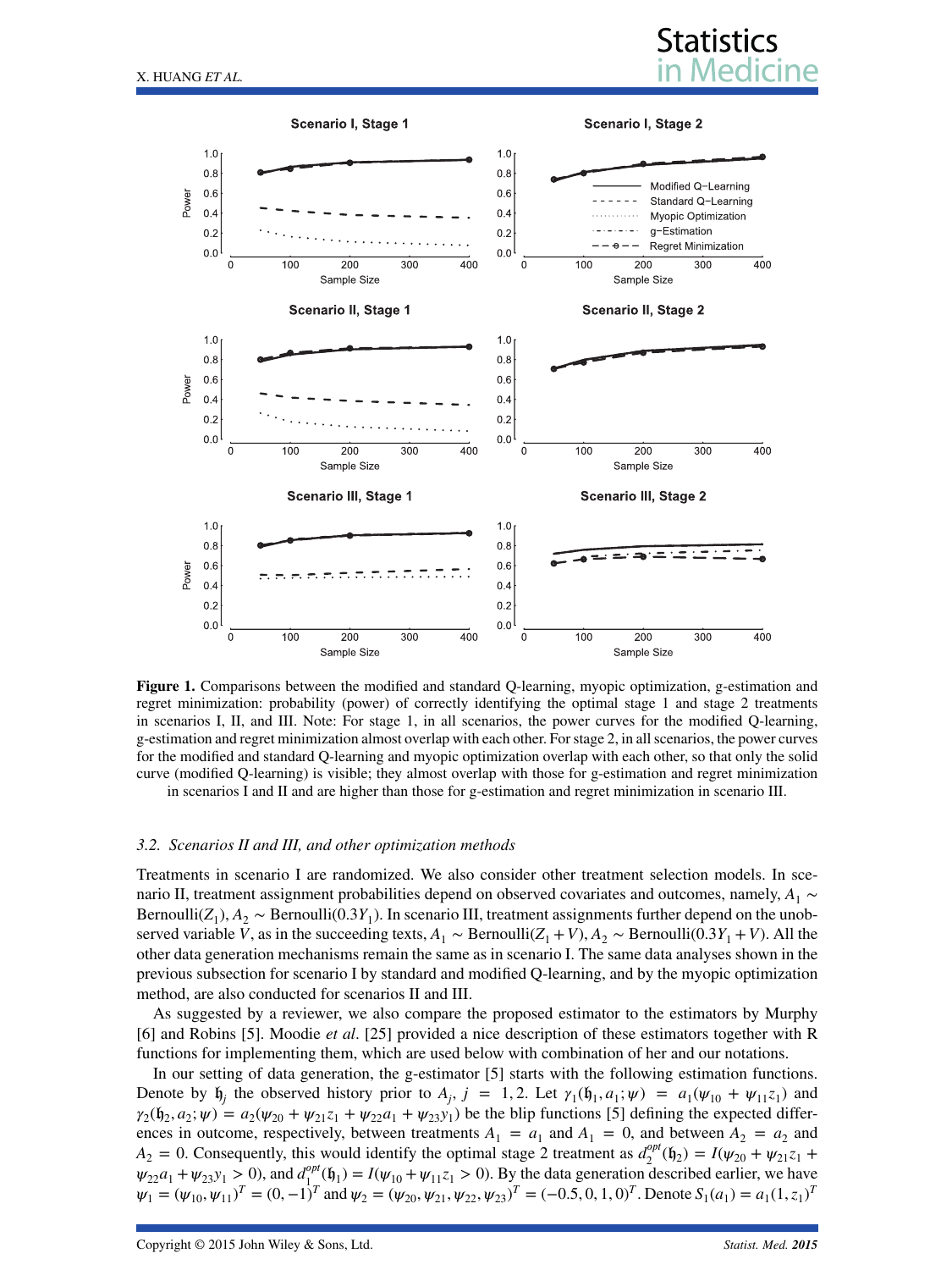and  $S_2(a_2) = a_2(1, z_1, a_1, y_1)^T$ . Define

$$
H_{mod,2}(\psi) = Y - \gamma_2(\mathfrak{h}_2, a_2; \psi) \tag{10}
$$

$$
H_{mod,1}(\psi) = Y - \gamma_1(\mathfrak{h}_1, a_1; \psi) + \{ \gamma_2(\mathfrak{h}_2, d_2^{opt}; \psi) - \gamma_2(\mathfrak{h}_2, a_2; \psi) \}
$$
(11)

Also assume treatment selection models as follows:

$$
logit\{Pr(A_1 = 1|Z_1)\} = \alpha_{10} + \alpha_{11}Z_1,
$$

$$
logit{ \{Pr(A_2 = 1 | Z_1, A_1, Y_1)\} = \alpha_{20} + \alpha_{21} Z_1 + \alpha_{22} A_1 + \alpha_{23} Y_1,
$$

The aforementioned resulting estimator  $\hat{\alpha}$  is used in the following estimating equation to estimate  $\psi$  and then find out the optimal treatment regimes

$$
U_j^{\dagger}(\psi, s, \hat{\alpha}) = \left[ H_{mod,j}(\psi) - E\{H_{mod,j}(\psi)|\mathfrak{h}_j\} \right] \times \left[ S_j(a_j) - E\{S_j(A_j)|\mathfrak{h}_j\} \right], \qquad j = 1, 2. \tag{12}
$$

Murphy [\[6\]](#page-18-2) defined a regret function as the loss due to taking a suboptimal action. In the above setting, the regret functions for the two stages can be written as  $\mu_j(\mathfrak{h}_j, a_j) = \max_a {\gamma_j(\mathfrak{h}_j, a)}$  $\gamma_j(\mathfrak{h}_j, a_j)$ } [\[25\]](#page-19-11). If an optimal action is taken, that is,  $a_j = d_j^{opt}(\mathfrak{h}_j)$ , then the regret is zero, namely,  $\mu_j(\mathbf{i}_j, a_j) = 0$ . The true regret functions are  $\mu_1(\mathbf{i}_1, a_1) = |z_1| I \{a_1 \neq I(z_1 < 0)\}\$  and  $\mu_2(\mathfrak{h}_2, a_2) = |a_1 - 0.5| I(a_2 \neq a_1)$ . Using the methods proposed by Murphy [\[6\]](#page-18-2) and also adopted by Moodie *et al*. [\[25\]](#page-19-11), logistic functions as the following are used to approximate these piecewise linear functions

$$
\mu_1^*(z_1, a_1) = (\psi_{10} + \psi_{11} z_1) \left\{ \frac{\exp\{30(\psi_{10} + \psi_{11} z_1)\}}{1 + \exp\{30(\psi_{10} + \psi_{11} z_1)\}} - a_1 \right\}
$$
(13)

$$
\mu_2^*(z_1, a_1, y_1, a_2) = (\psi_{20} + \psi_{21}z_1 + \psi_{22}a_1 + \psi_{23}y_1) \left\{ \frac{\exp\{30(\psi_{20} + \psi_{21}z_1 + \psi_{22}a_1 + \psi_{23}y_1)\}}{1 + \exp\{30(\psi_{20} + \psi_{21}z_1 + \psi_{22}a_1 + \psi_{23}y_1)\}} - a_2 \right\}.
$$
\n(14)

The true values of the above  $\psi$ s are the same as that for the g-estimation.

For all the methods, the parameter estimates and their empirical and asymptotic standard errors are reported in Tables [I](#page-6-0) and [II.](#page-7-0) The standard and modified Q-learning and the myopic optimization use more parameters for their outcome models (both  $\beta$ s and  $\psi$ s), whereas the g-estimation and regret minimization use less parameters for their outcome models (only the  $\psi$ s). However, they use logistic regression models for treatment selection, for which the estimated parameters are not reported. Similarly, as Moodie et al. [\[25\]](#page-19-11), the bootstrap method (200 randomly drawn samples from the original data with replacement) are used to compute the asymptotic standard errors for the g-estimation and regret minimization. In the aforementioned tables, standard Q-learning estimators show substantial bias for the stage 1 parameters  $\beta_{11}$  and  $\psi_{11}$  in all the three scenarios. The modified Q-learning, g-estimation and regret minimization have only very small bias in scenarios I and II, but some bias in scenario III, in which both the outcome and treatment assignment models are misspecified.

The power levels for all the methods to correctly identify the optimal treatments are depicted in Figure [1.](#page-8-0) For stage 1, in all three scenarios, the modified Q-learning, g-estimation and regret minimization perform almost the same, whereas the myopic optimization and standard Q-learning have poor performance. For stage 2, the standard and modified Q-learning, and the myopic optimization have the same performance. Comparing with them, the g-estimation and regret minimization have slightly lower power levels in scenario III, but the same power levels in scenarios I and II. In this figure, the case of  $n = 50$  for g-estimation is not shown because it involves singular matrices and other computation issues.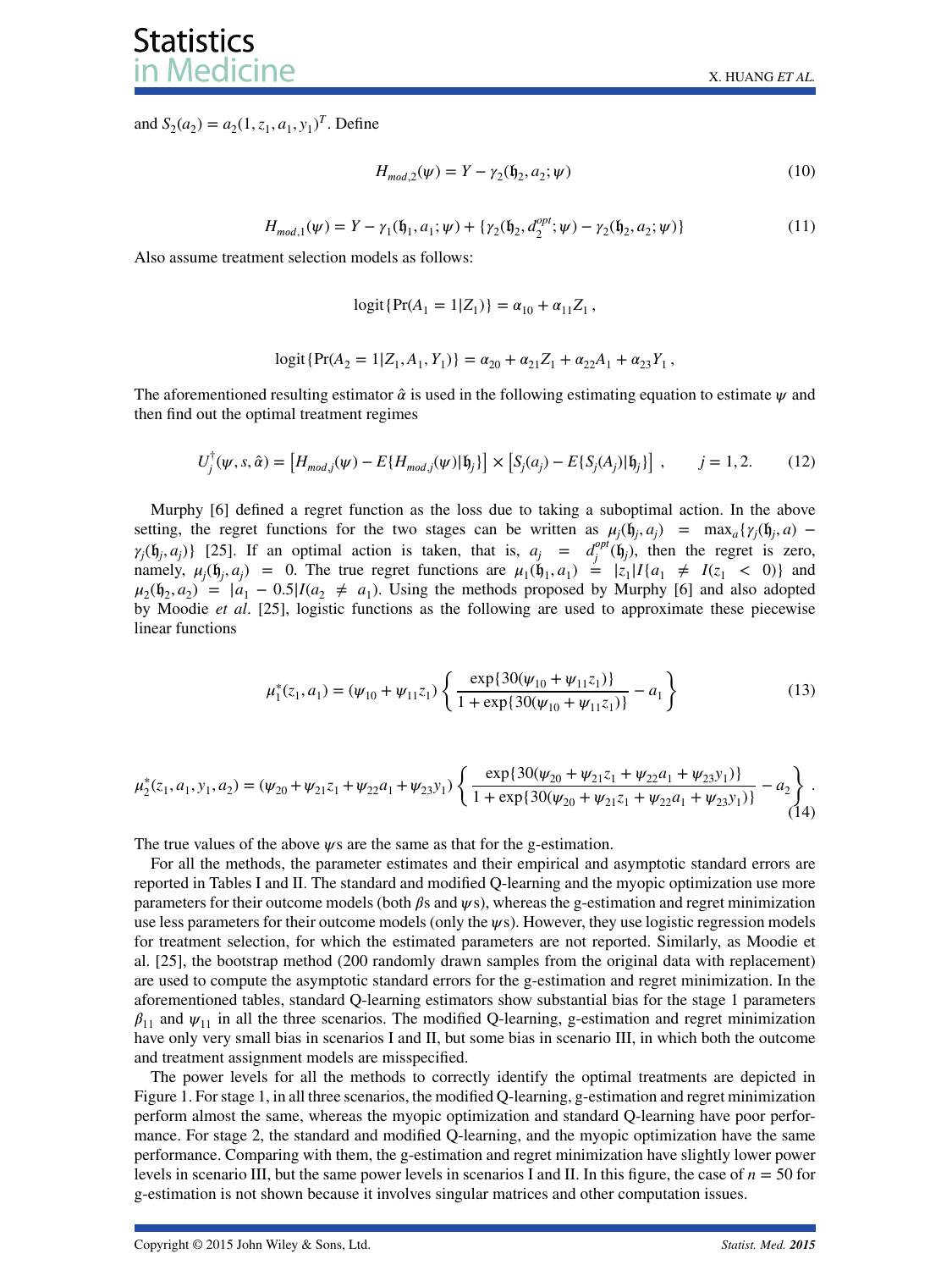<span id="page-10-1"></span>

| $R_2 = Y_2 + \Delta_2.$ | <b>Table III.</b> Estimates of $\Delta_2$ in computation of optimal potential stage 2 score |            |                          |          |            |
|-------------------------|---------------------------------------------------------------------------------------------|------------|--------------------------|----------|------------|
| Stage 1                 | Optimal stage 2 treatment                                                                   |            | Actual stage 2 treatment |          |            |
| treatment               | conditional on stage 1 treatment                                                            | <b>CVD</b> | KA/VE                    | TEC      | <b>TEE</b> |
| <b>CVD</b>              | TEC                                                                                         | <b>NA</b>  | 0.03                     | $\Omega$ | 0.24       |
| <b>KA/VE</b>            | TEC                                                                                         | 0.5        | <b>NA</b>                | $\Omega$ | 0.55       |
| TEC                     | <b>CVD</b>                                                                                  | 0          | 0.175                    | NA       | 0.25       |
| TEE                     | TEC                                                                                         | 0.125      | 0.125                    | $\Omega$ | NA         |

#### <span id="page-10-0"></span>**4. Application to a prostate cancer study**

We applied the modified Q-learning to analyze data from a clinical trial of advanced prostate cancer conducted at MD Anderson Cancer Center from 1998 to 2006 to evaluate multi-stage therapeutic strategies [\[17,](#page-19-0) [19\]](#page-19-2). One hundred and fifty patients with advanced prostate cancer were randomized at enrollment to receive one of four chemotherapy combinations, abbreviated as CVD, KA/VE, TEC, and TEE, during an initial treatment period of 8 to 24 weeks. Thereafter, response-based assignment to the second stage treatment was made. Patients with a favorable response to the initial treatment stayed on the same treatment during the second stage ('respond  $\mapsto$  stay'), while patients who did not have a favorable response were randomized among the three remaining treatments ('no response  $\mapsto$  switch'). Because 47 patients did not follow this protocol because of severe toxicities or progressive disease or other reasons, Wang *et al.* [\[17\]](#page-19-0) defined viable dynamic treatment regimes including such discontinuation and accounting for both efficacy and toxicity. This evaluation was based on expert score defined from the bivariate outcomes of efficacy and toxicity in each stage. The scores for the first and second stages were denoted by  $Y_1$  and  $Y_2$ , respectively. It was further specified that patients who went off treatment during the first stage received a score of  $Y_2 = 0$  for stage 2. We used the modified Q-learning to identify the optimal treatments for the two stages that maximized  $Y = Y_1 + Y_2$ . The data set included the following covariates: patient age, radiation treatment (yes or no), length of time hormone therapy was received (in months) before registration, location of evidence of disease at enrollment, strata (low or high risk), baseline prostate-specific antigen level, and alkaline phosphatase hemoglobin concentrations.

#### <span id="page-10-2"></span>*4.1. Stage 2 estimation*

By design, patients with a favorable response in stage 1 had that treatment repeated, and we assumed that they received the optimal  $A_2$ . Because patients whose first stage treatment failed were re-randomized, this produced a saturated factorial design with 12 different two-stage treatment sequences. Because of the limited sample size, we fit a model with 12 indicators for the 12 treatment sequences, without including their interactions with patients' characteristics. The fitted model showed that for patients who received TEC in stage 1 and did not have a favorable response, the best stage 2 treatment was CVD. For patients who did not receive TEC in stage 1 and did not have a favorable response, the best stage 2 treatment was TEC. The computation of potential stage 2 scores under the aforementioned optimal stage 2 treatment is shown in Table [III.](#page-10-1) If the stage 1 treatment failed, the score indicated in Table [III](#page-10-1) is added to each patient's actual stage 2 score,  $Y_2$ , to obtain a hypothetical optimal score,  $R_2$ , which is used in the next step of the analysis. For patients who had a favorable response in stage 1 treatment, we set  $R_2 = Y_2$ . For patients who went off treatment during the first stage, because they did not receive any stage 2 treatment, they could not be used in the estimation of stage 2 treatment effects. They were still included in the analyses for stage 1 and overall outcomes by assigning  $R_2 = 0$ . This had an impact on the interpretation of the identified optimal regimes, as shown in the next subsection.

#### *4.2. Stage 1 estimation*

After the stage 2 estimation, we defined

$$
Q_1^M = Y_1 + R_2.
$$

For the four stage 1 treatments, we fit a linear regression model for all main effects and interactions associated with the stage 1 treatment with response  $Q_1^M$ . All covariates mentioned at the beginning of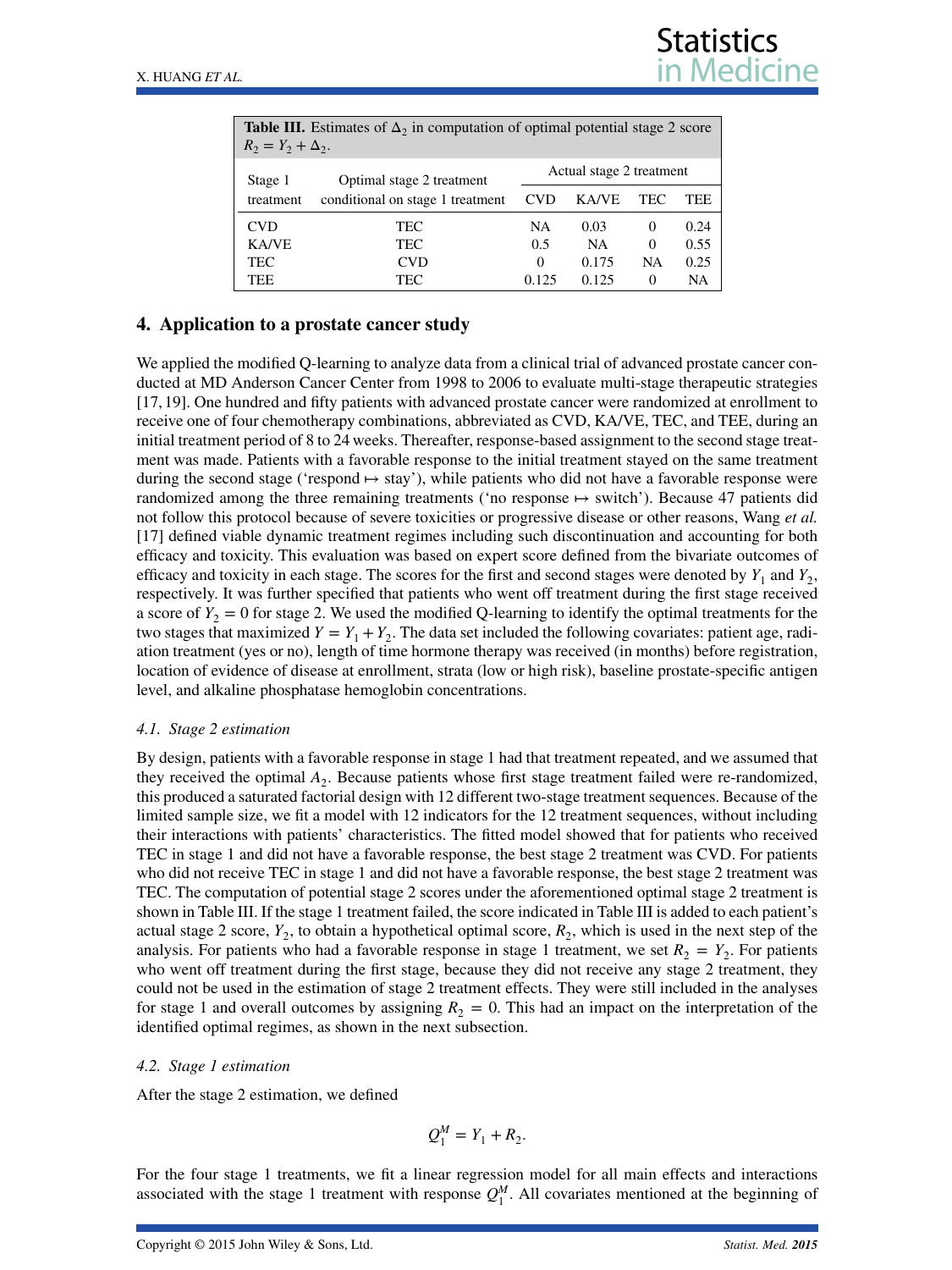<span id="page-11-1"></span>

| Table IV. Linear regression for the effects of stage 1 treatments on the potential<br>final outcome if their corresponding optimal stage 2 treatments had been received. |           |           |            |  |  |  |  |  |  |
|--------------------------------------------------------------------------------------------------------------------------------------------------------------------------|-----------|-----------|------------|--|--|--|--|--|--|
|                                                                                                                                                                          | Estimate  | <b>SE</b> | $p$ -value |  |  |  |  |  |  |
| Intercept                                                                                                                                                                | 1.248     | 0.1004    | < 0.001    |  |  |  |  |  |  |
| Age                                                                                                                                                                      | $-0.0109$ | 0.0053    | 0.039      |  |  |  |  |  |  |
| 0.066<br><b>KA/VE</b> versus CVD<br>0.1286<br>0.2366                                                                                                                     |           |           |            |  |  |  |  |  |  |
| <b>TEC</b> versus CVD                                                                                                                                                    | 0.2757    | 0.1294    | 0.033      |  |  |  |  |  |  |
| <b>TEE</b> versus CVD                                                                                                                                                    | 0.0475    | 0.1370    | 0.729      |  |  |  |  |  |  |

this Section [4](#page-10-0) were considered. Using the Akaike information criterion (AIC) to conduct a stepwise variable selection, we found that age seemed to be the only significant covariate. Interactions between age and treatments were not statistically significant. Age was centered at 65 years, which is roughly the mean. The fitted model given in Tables [III](#page-10-1) and [IV](#page-11-1) shows that the stage 1 treatment may be ranked in the following order: TEC, KA/VE, TEE, and CVD, and they roughly can be put into two groups, {TEC, KA/VE} and {TEE, CVD}, with substantial difference between the groups, but not much difference within either group. Combining these results with those in Table [III,](#page-10-1) which show the optimal stage 2 treatment conditional on stage 1 treatment, we conclude that the optimal treatment sequence (strategy) for these patients is as follows. Start with initial treatment TEC. If a patient achieves a favorable response, then continue to treat with TEC in the second stage. Otherwise, that is, if a patient does not achieve a favorable response to the initial treatment, then treat with CVD in the second stage. We denote this regime by (TEC, CVD). Other regimes are denoted similarly.

The estimates in Table [IV](#page-11-1) are not for stage 1 outcomes only, but rather for the mean final rewards if the stage 2 treatments had been optimized conditional on the stage 1 treatment. For example, compared with CVD, the initial treatment TEC could have improved mean final outcome score by 0.2757 (standard deviation = 0.1294), if all subjects had received their respective optimal stage 2 treatments conditional on their stage 1 treatments. Referring to Table [III,](#page-10-1) the optimal two-stage treatment strategy is (TEC, CVD) for subjects who receive TEC in stage 1, and is (CVD, TEC) for subjects whose stage 1 treatments are CVD. The noted difference of 0.2757 in Table [IV](#page-11-1) between initial treatments TEC and CVD is actually the difference between the two regimes (TEC, CVD) and (CVD, TEC). This difference is statistically significant ( $p = 0.033$ ).

#### <span id="page-11-0"></span>*4.3. Estimation for the mean rewards of 16 regimes*

Similar to standard Q-learning, the modified Q-learning does not require fully specified reward functions for all possible treatment strategies. For the aforementioned example, combining the results in Tables [III](#page-10-1) and [IV,](#page-11-1) we have estimated the mean rewards of the following four regimes: (TEC, CVD), (KA/VE, TEC), (TEE, TEC), and (CVD, TEC). However, we have not obtained estimates for other regimes, for example, (TEC, TEE). There are 12 such regimes. This might be viewed as an inconvenience for Q-learning or the modified Q-learning. One may try to introduce some extra models to estimate the mean rewards for the other 12 regimes. However, we show in the succeeding discussions that this is unnecessary.

In Table [III,](#page-10-1) our purpose was to identify the optimal regimes, thus we used the optimal stage 2 treatments as references and computed the potential loss  $\Delta_2$  due to not taking the optimal stage 2 treatment. When our purpose is to compute mean final rewards for other regimes rather than identifying optimal regimes, we replace those optimal stage 2 treatments in Table [III](#page-10-1) by the treatments for which we intend to estimate and use them as the new references. Then we figure out the new potential loss (or gain)  $\Delta'_2$ due to not taking the new reference treatments in stage 2 and compute the final reward values for regimes using the new reference treatments in stage 2. We put these  $\Delta'_{2}$  values in Table [V.](#page-12-0) For convenience, we copy Table [III](#page-10-1) to the top of Table [V.](#page-12-0) The middle part of Table [V](#page-12-0) shows the new  $\Delta'_{2}$  values for estimating the mean final rewards for the following regimes, (CVD, KA/VE), (KA/VE, CVD), (TEC, TEE), and (TEE, CVD), which are referred to as target regimes. With these  $\Delta'_2$ , we define a new final reward  $Q_1^{M'} = Y_1 + R'_2$ , with  $R'_2 = Y_2 + \Delta'_2$ , and then proceed similarly to use regression models for  $Q_1^{M'}$  as we do for  $Q_1^M$ . The bottom part of Table [V](#page-12-0) uses another different set of stage 2 reference treatments to estimate the final mean rewards for regimes (CVD, TEE), (KA/VE, TEE), (TEC, KA/VE), and (TEE, KA/VE). Throughout Table [V,](#page-12-0) the stage 2 reference treatments have  $\Delta'_2 = 0$  (or  $\Delta_2 = 0$ ). If the label for a stage 2 reference treatment is *j* (hence  $\Delta'_{2j} = 0$ ), then a different stage 2 treatment *k* has  $\Delta'_{2k} = \Delta_{2k} - \Delta_{2j}$ . Both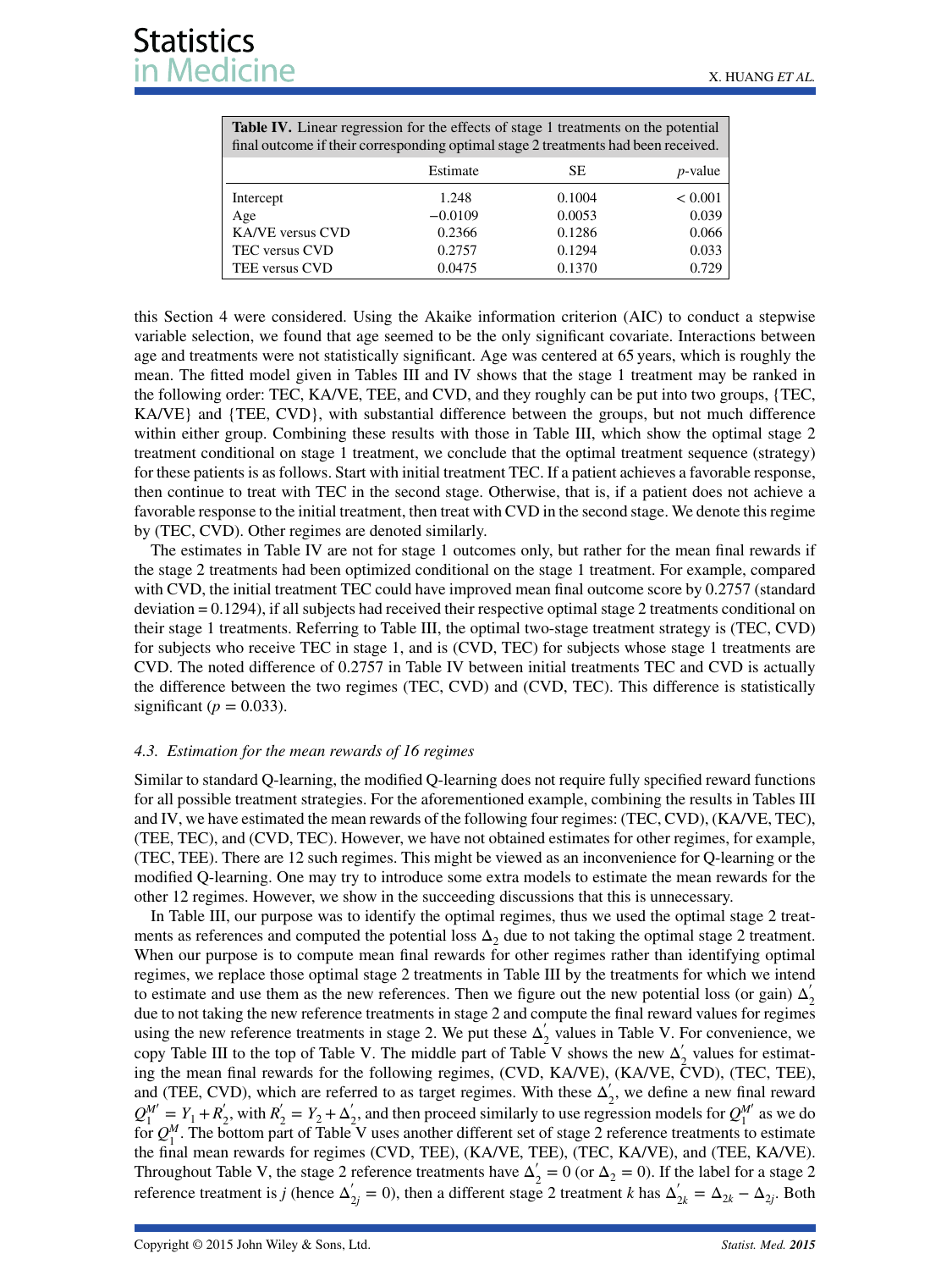<span id="page-12-0"></span>

|                            | <b>Table V.</b> Estimates for $\Delta_2$ and $\Delta'_2$ with different stage 2 treatments as references. |                      |                 |                          |                |                |  |  |  |  |  |  |
|----------------------------|-----------------------------------------------------------------------------------------------------------|----------------------|-----------------|--------------------------|----------------|----------------|--|--|--|--|--|--|
| Target                     | Stage 1                                                                                                   | Reference<br>Stage 2 |                 | Actual stage 2 treatment |                |                |  |  |  |  |  |  |
| regimes                    | treatment                                                                                                 | treatment            | <b>CVD</b>      | <b>KA/VE</b>             | <b>TEC</b>     | <b>TEE</b>     |  |  |  |  |  |  |
|                            |                                                                                                           |                      | $\Delta_{2}$    |                          |                |                |  |  |  |  |  |  |
| (CVD, TEC)                 | <b>CVD</b>                                                                                                | <b>TEC</b>           | <b>NA</b>       | 0.03                     | $\mathbf{0}$   | 0.24           |  |  |  |  |  |  |
| (KA/VE, TEC)<br>(TEC, CVD) | <b>KA/VE</b><br>TEC                                                                                       | TEC<br><b>CVD</b>    | 0.5<br>$\Omega$ | NA<br>0.175              | $\Omega$<br>NA | 0.55<br>0.25   |  |  |  |  |  |  |
| (TEE, TEC)                 | TEE                                                                                                       | TEC                  | 0.125           | 0.125                    | $\Omega$       | NA             |  |  |  |  |  |  |
|                            |                                                                                                           |                      | $\Delta'_{2}$   |                          |                |                |  |  |  |  |  |  |
| (CVD, KA/VE)               | <b>CVD</b>                                                                                                | <b>KA/VE</b>         | <b>NA</b>       | $\overline{0}$           | $0 - 0.03$     | $0.24 - 0.03$  |  |  |  |  |  |  |
| (KA/VE, CVD)               | <b>KA/VE</b>                                                                                              | <b>CVD</b>           | $\Omega$        | <b>NA</b>                | $0 - 0.5$      | $0.55 - 0.5$   |  |  |  |  |  |  |
| (TEC, TEE)                 | TEC                                                                                                       | TEE                  | $0 - 0.25$      | $0.175 - 0.25$           | NA             | $\Omega$       |  |  |  |  |  |  |
| (TEE, CVD)                 | TEE                                                                                                       | <b>CVD</b>           | $\theta$        | $0.125 - 0.125$          | $0 - 0.125$    | <b>NA</b>      |  |  |  |  |  |  |
|                            |                                                                                                           |                      | $\Delta'_{2}$   |                          |                |                |  |  |  |  |  |  |
| (CVD, TEE)                 | <b>CVD</b>                                                                                                | <b>TEE</b>           | NA              | $0.03 - 0.24$            | $0 - 0.24$     | $\overline{0}$ |  |  |  |  |  |  |
| (KA/VE, TEE)               | <b>KA/VE</b>                                                                                              | <b>TEE</b>           | $0.5 - 0.55$    | NA.                      | $0 - 0.55$     | $\overline{0}$ |  |  |  |  |  |  |
| (TEC, KA/VE)               | <b>TEC</b>                                                                                                | <b>KA/VE</b>         | $0 - 0.175$     | $\Omega$                 | NA             | $0.25 - 0.175$ |  |  |  |  |  |  |
| (TEE, KA/VE)               | TEE                                                                                                       | <b>KA/VE</b>         | $0.125 - 0.125$ | $\boldsymbol{0}$         | $0 - 0.125$    | <b>NA</b>      |  |  |  |  |  |  |



<span id="page-12-1"></span>**Figure 2.** Means and 90% confidence intervals of the final outcome (expert score) for the 12 treatment strategies in the form of (A, B), which means to start with treatment A; if success, stay with A, otherwise switch to treatment B, with A and B each takes one of the four values CVD, KA/VE, TEC, and TEE, and  $A \neq B$ .

Tables [III](#page-10-1) and [V](#page-12-0) are intended to be used for patients who had an unfavorable stage 1 response; consequently, their diagonal elements are not given because of the trial design that only those patients who achieved a successful stage 1 response could receive a stage 2 treatment same as stage 1. The results for 12 possible regimes are shown in Figure [2.](#page-12-1)

For this particular example, standard Q-learning gives very similar results (not shown). An advantage of both standard and modified Q-learning is that they can identify optimal dynamic treatment regimes for each individual. This can be performed by including interactions between individual level covariates and treatments. For example, if in the aforementioned analysis we include an interaction between patient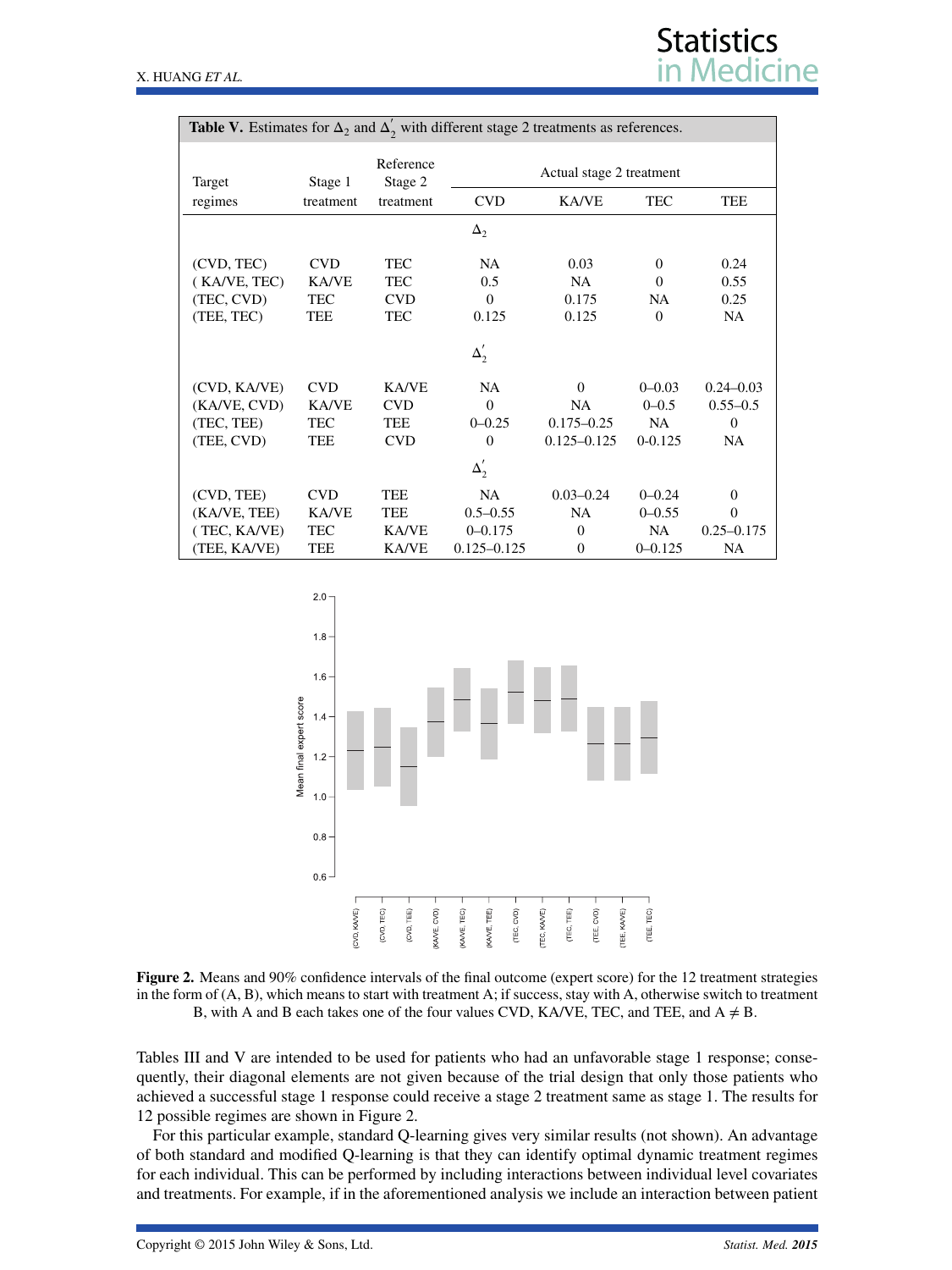age and stage 1 treatment, then we can identify the age-specific optimal treatment regimes. If we include an interaction between stage 1 score and stage 2 treatment in the model in Section [4.1,](#page-10-2) then such an identified optimal stage 2 treatment will depend on stage 1 score. These are all desirable explorations to maximize benefit for each patient. However, because of the limited sample size, this may not yield stable results and thus is not presented here.

Recall that for patients who went off treatment during stage 1 because of toxicity or progressive disease, and thus did not receive any stage 2 treatment, we set  $R_2 = 0$ . By doing this, all 150 patients were included in the aforementioned analyses. This practical modification of the original treatment plan is consistent with the idea of 'viable treatment regimes' of Wang *et al*. [\[17\]](#page-19-0). For example, a patient received TEC as in stage 1, then went off treatment because of toxicity or progressive disease or other reasons and did not receive any stage 2 treatment, the data from this patient are used in the estimation of final reward for three regimes, namely, (TEC, CVD), (TEC, KA/VE), and (TEC, TEE).

#### <span id="page-13-0"></span>**5. Discussion**

We have demonstrated a robust modification of O-learning for optimizing a multi-stage treatment sequence in settings where the payoff is a cumulative outcome, and intermediate values at each stage are available. The modified Q-learning preserves more randomness in the observed outcomes, and thus is more robust against model misspecification, has higher power to identify optimal treatments, and satisfies the consistency assumption. If the treating physician happens to adopt the treatment regime that is optimal for a given patient's condition, the optimal outcome assumed by the modified Q-learning is precisely the observed outcome.

Optimization of a *K*-stage treatment regime is difficult, because conditioning on the treatment history can result in very complicated models. This is a common problem with all optimization algorithms for multi-stage treatments [\[5,](#page-18-1) [6\]](#page-18-2). We handle this problem by making a Markov assumption. This kind of assumption also was used in others' simulation studies [\[6\]](#page-18-2). In reality, this assumption may be violated. The degree of robustness of model results against this assumption is unknown. In such a case, if sample size permits, it is best to explore models without this Markov assumption, that is, include a large number of interaction terms to involve earlier stage history into the reward models. In cancer research, practical values for *K* are about 2 to 5, corresponding to disease recurrences. In other areas of application where the value of *K* may be much larger, the advantages of the modified Q-learning, that is, satisfying the consistency assumption and being robust against model misspecifications, may become more prominent.

An attractive feature of both standard and the modified Q-learning is that they do not need model treatment selection probabilities. Most other methods require this additional structure, including the history-adjusted marginal structural models [\[35\]](#page-19-12) and A-learning [\[6\]](#page-18-2). There are very subtle arguments required with the use of modeling treatment selections. It has been argued that small misspecifications in such selection models can accumulate over treatment stages and thus cause severe bias and convergence problems [\[36\]](#page-19-13). Therefore, there is an advantage to avoid using such treatment selection models.

#### **Appendix A: regression model for the modified Q-function**

For each  $s = 1, \dots, K$ , let  $\beta_s$  be a parameter vector of the main effects of  $\bar{H}_{i,s}^M$  on  $Q_{i,s}^M$ . Using  $j = 1$  as the reference treatment group, for each  $j = 2, \dots, J_s$ , where  $J_s$  is the number of treatment options at stage *s*, let  $\psi_s^{(j)}$  be a parameter vector of the interactive effects of action  $A_{i,s} = j$  and  $\bar{H}_{i,s}^M$  on  $Q_{i,s}^M$ . Let  $\{e_i, i = 1, \dots, n\}$ be a vector of i.i.d. random errors. Denoting the indicator of an event  $E$  by  $I(E)$ , the regression model for  $Q^M_{i,s}$  is

<span id="page-13-1"></span>
$$
Q_{i,s}^M = \beta_s^T \bar{H}_{i,s}^M + \sum_{j=2}^{J_s} I(A_{i,s} = j) \psi_s^{(j)}^T \bar{H}_{i,s}^M + e_i,
$$
\n(15)

where the main effects are

$$
\beta_s^T \bar{H}_{i,s}^M = \beta_{s,0} + \beta_{s,1} Z_{i,s-1} + \beta_{s,2} Z_{i,s} + \beta_{s,3} Y_{i,s-1} + \sum_{l=2}^{J_{s-1}} \beta_{s,4,l} I(A_{i,s-1} = l)
$$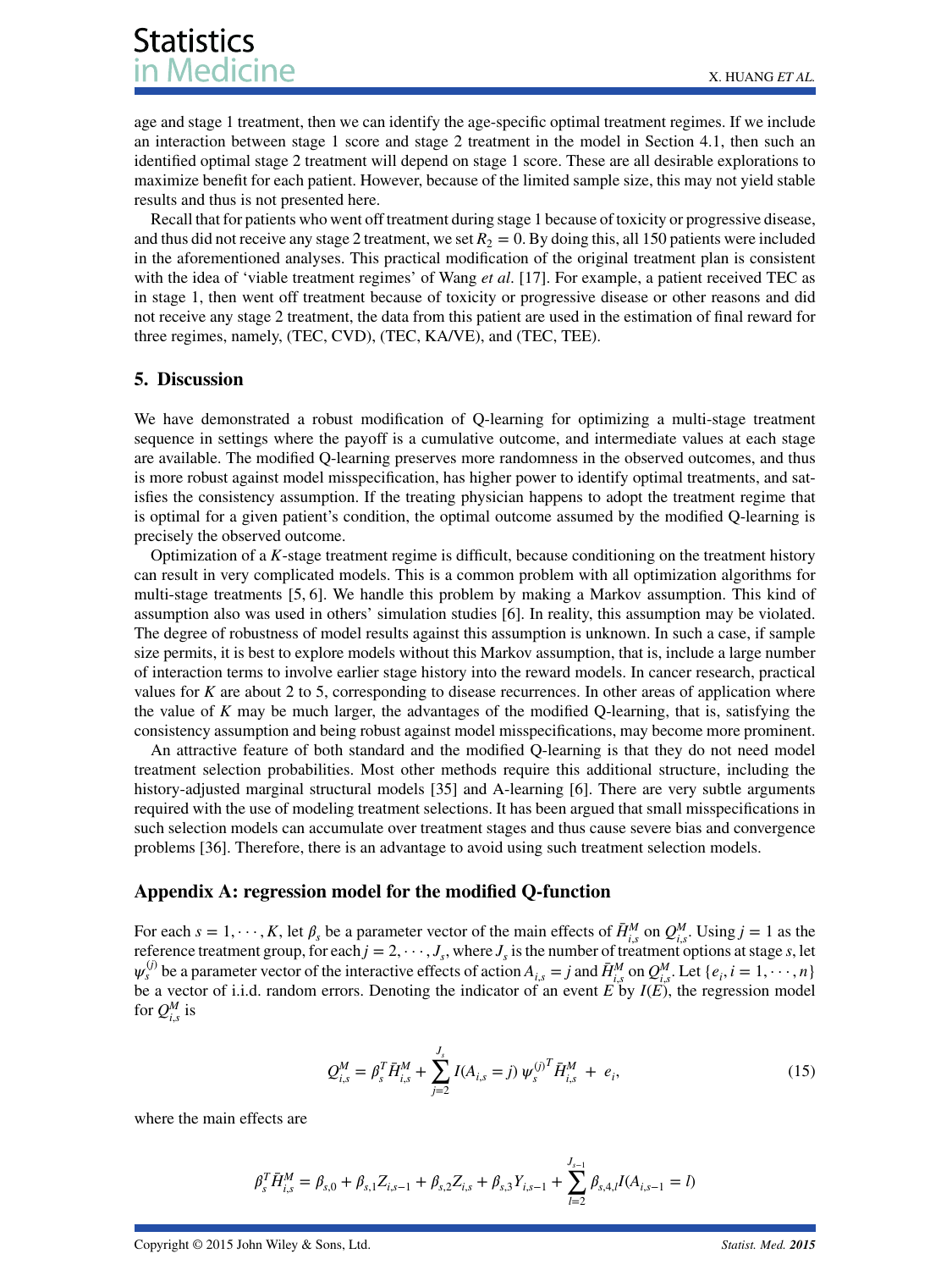and the multiplier of  $I(A_i, i = j)$  in the sum of the interaction terms is

$$
\psi_s^{(j)}^T \bar{H}_{i,s}^M = \psi_{s,0} + \psi_{s,1}^{(j)} Z_{i,s-1} + \psi_{s,2}^{(j)} Z_{i,s} + \psi_{s,3}^{(j)} Y_{i,s-1} + \sum_{l=2}^{J_{s-1}} \psi_{s,4,l}^{(j)} I(A_{i,s-1} = l).
$$

Thus, each parameter indexed by *j* is the comparative effect of  $A_{i,s} = j$  versus action  $A_{i,s} = 1$ .

Under the model [\(15\)](#page-13-1), we define the cumulative causal effect of treatment *j* versus *l* at stage *s*, where  $j > l$ , as

<span id="page-14-0"></span>
$$
D_{i,s}(j,l) = Q_{i,s}^{M} \left( A_{i,s} = j, \bar{H}_{i,s}^{M} \right) - Q_{i,s}^{M} \left( A_{i,s} = l, \bar{H}_{i,s}^{M} \right)
$$
  
= 
$$
\begin{cases} \left\{ \psi_{s}^{(j)} - \psi_{s}^{(l)} \right\}^{T} \bar{H}_{i,s}^{M}, & \text{if } l \neq 1 \\ \psi_{s}^{(j)^{T}} \bar{H}_{i,s}^{M}, & \text{if } l = 1, \end{cases}
$$
 (16)

which depends on the interaction parameters  $\psi_s^{(j)}$ ,  $\psi_s^{(l)}$ , and recent history  $\bar{H}_{i,s}^M$ , but not on the main effects  $\beta_{s}$ .

Given estimates  $\hat{\beta}_s$  and  $\hat{\psi}_s^{(j)}$ ,  $j = 2, \dots, J_s$  of the parameters in [\(15\)](#page-13-1), denote the resulting estimates of  $Q_{i,s}^M$  by  $\hat{Q}_{i,s}^M$ , estimated causal effects by  $\hat{D}_{i,s}(j,l)$ , and estimated cumulative future rewards by  $\hat{R}_{i,s}$ .

#### **Appendix B: asymptotic properties**

The linear models in [\(15\)](#page-13-1) are easy to fit. However, due to the use of later stage estimates in models for earlier stages, the covariance formulas for the estimated regression parameters are not straightforward. In the succeeding discussion, we provide closed-form sandwich formula estimators for the covariance matrices. For simplicity, we assume the total number of treatment stages  $K = 2$  in the following derivation, denote by  $S_k$  the matrix formed by  $\bar{H}^M_{i,k}$ ,  $i = 1, \dots, n$ , and assume treatment  $A_k$  is binary, for  $k = 1, 2$ . The results can be generalized to  $K > 2$ .

Rewrite the right-hand side of the regression model in [\(15\)](#page-13-1) as

<span id="page-14-1"></span>
$$
\mathcal{Q}_k\left(S_k, A_k; \beta_k, \psi_k\right) = \beta_k^T S_{k1} + \left(\psi_k^T S_{k2}\right) A_k,\tag{17}
$$

where  $S_{k1} \in \mathbb{R}^{p_k}$  and  $S_{k2} \in \mathbb{R}^{q_k}$  are sub-vectors of  $S_k$ . We allow variable selection so that the model in [\(15\)](#page-13-1) may not include the full set of variables in  $\bar{H}^M_{i,k}$ . Denote  $\theta_k = (\beta_k^T, \psi_k^T)^T$ , and  $\theta_{k0}$  its true value, where  $\beta_k \in \mathbb{R}^{p_k}$  is the main effect of the current state variables on the outcome, and  $\psi_k \in \mathbb{R}^{q_k}$  are the interactions between current state variables and treatment. Note that  $Q_{i,2}^M = Y_2$ , and  $Q_{i,1}^M$  is the potential cumulative outcome given  $S_{1,i}$ ,  $A_{1,i}$  and  $A_{2,i}^{opt}$ . The two-stage backward induction proceeds as follows. Starting with the second stage, we have

$$
\hat{\theta}_2 = (\hat{\beta}_2^T, \hat{\psi}_2^T)^T = \arg\min_{\beta_2, \psi_2} \mathbb{P}_n \left\{ Q_2^M - Q_2 \left( S_2, A_2; \beta_2, \psi_2 \right) \right\}^2 = \left[ X_2^T X_2 \right]^{-1} X_2^T \vec{Y}_2,
$$

where  $X_2 = (S_{21}^T, A_2 S_{22}^T)^T$  is the stage 2 design matrix and  $\vec{Y}_2 = (Y_{21}, ..., Y_{2n})^T$ . Then estimate the second stage individual optimal outcome by  $\hat{\mathbf{R}}_2 = (\hat{R}_{21}, \dots, \hat{R}_{2n})^T$ , where

$$
\hat{R}_{2i} = Y_{2i} + |\hat{\psi}_2^T S_{22i}| I \left\{ A_{2i} \neq I \left( \hat{\psi}_2^T S_{22i} > 0 \right) \right\}.
$$
\n(18)

With this optimized outcome at stage 2, the potential cumulative outcome, given  $S_{1,i}$ ,  $A_{1,i}$ , and  $A_{2,i}^{opt}$ , is  $\vec{Q}_1^M = (Q_{1,1}^M, \dots, Q_{n,1}^M)^T$ , where  $Q_{i,1}^M(\hat{\psi}_2) = Y_{1i} + \hat{R}_{2i}$ . After this, we estimate the first stage parameters by

$$
\hat{\theta}_1 = \left(\hat{\beta}_1^T, \hat{\psi}_1^T\right)^T = \arg\min_{\beta_1, \psi_1} \mathbb{P}_n \left\{ Q_1^M(\hat{\psi}_2) - Q_1 \left(S_1, A_1; \beta_1, \psi_1 \right) \right\}^2 = \left[X_1^T X_1\right]^{-1} X_1^T \vec{Q}_1^M,
$$

where  $X_1 = (S_{11}^T, A_1 S_{12}^T)^T$ .

The asymptotic properties of these parameter estimates are presented in the succeeding discussions, under the following technical conditions.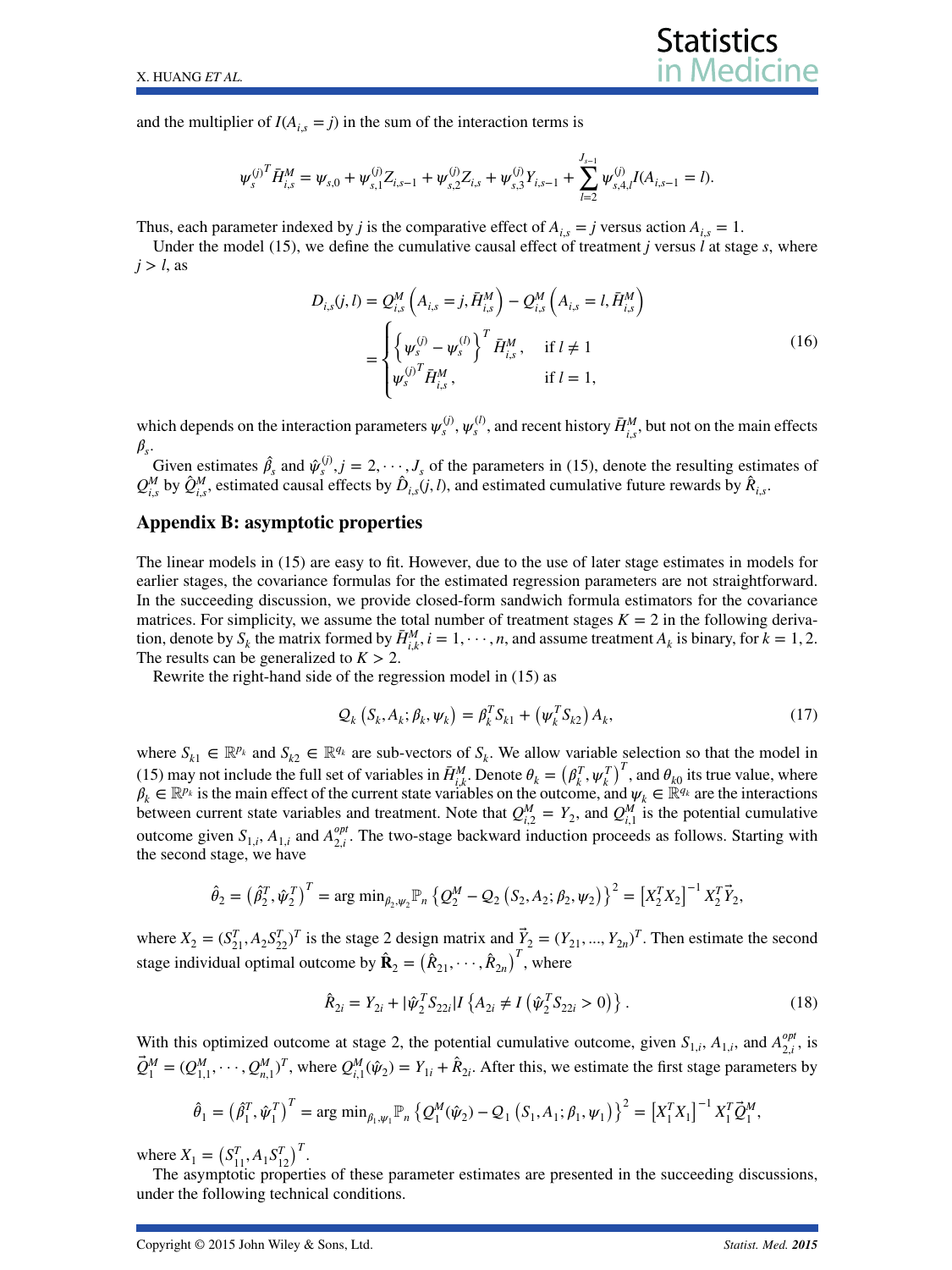(A1) The true value for  $\theta_2$ , denoted by  $\theta_{20} = (\beta_{20}^T, \psi_{20}^T)^T$ , minimizes

$$
P_0
$$
 { $Q_2^M - Q_2(S_2, A_2; \theta_2)$ }<sup>2</sup>,

and the true value for  $\theta_1$ , denoted by  $\theta_{10} = (\beta_{10}^T, \psi_{10}^T)^T$ , minimizes

$$
P_0 \left\{ Q_1^M(\hat{\psi}_2) - Q_1(S_1, A_1; \theta_1) \right\}^2
$$

where  $P_0 = \lim_{n \to \infty} P_n$  denotes the true probability measure. We assume that the limit exists and is finite in the aforementioned expressions.

- (A2)  $\theta_0 = (\theta_{10}^T, \theta_{20}^T)^T$  is an interior point in a bounded, open, convex subset  $\Theta \subset \mathcal{R}^m$ , where  $m = \sum_{k} (\rho_k + q_k)$ . For  $k = 1, 2$ , with probability one,  $\mathcal{Q}_k(S_k, A_k; \theta_k)$  is at least twice continuously differ  $\sum_{k}^{N}(p_{k}+q_{k})$ . For  $k=1,2$ , with probability one,  $\mathcal{Q}_{k}(S_{k}, A_{k}; \theta_{k})$  is at least twice continuously differentiable with respect to  $\theta_k$ , and the Hessian matrix,  $\mathcal{I}_{k0} = \mathcal{P}_0 \left[ \nabla_{\theta_k \theta_k}^2 \left\{ Q_k^M - Q_k \left( S_k, A_k; \theta_k \right) \right\}^2 \right]$ exists and is positive-definite.
- (A3) With probability one, Pr  $(\psi_k^T S_{k2} = 0) = 0$  for  $k = 1, 2$ .

Condition A1 says that  $\theta_{10}$  and  $\theta_{20}$  are true values that minimize loss function in each step. If  $Q_k$  takes the form of the linear model [\(17\)](#page-14-1), condition A2 is equivalent to non-singularity of the design matrix  $X_k = (S_{k1}^T, A_k S_{k2}^T)^T$  for  $k = 1, 2$ . From condition A3, we assume there is no possibility of non-regularity. In case of  $Pr(\psi_k^T S_{k2} = 0) > 0$ , it has been verified that multi-stage estimation, including standard Qlearning, may be biased and the aforementioned asymptotic properties may be inappropriate, and thus requiring special treatment [\[13,](#page-18-5) [37\]](#page-19-14). Here, we do not consider such complications.

Denote the estimating equation for  $\theta_2$  as  $\mathbb{P}_n \Psi_2 (\theta_2; S_2, A_2) = 0$ , where

$$
\Psi_2(\theta_2; S_2, A_2) = \{ Q_2(S_2, A_2; \theta_2) / (\partial \theta_2) \}^T \{ Y_2 - Q_2(S_2, A_2; \theta_2) \}.
$$

*Theorem 1* Under conditions A1–A3,

$$
\sqrt{n} \left( \hat{\theta}_2 - \theta_{20} \right) \sim N \left\{ 0, V_2(\theta_{20}) \right\}, \quad \text{as } n \to \infty,
$$

where  $V_2(\theta_2) = D_2(\theta_2)^{-1}B_2(\theta_2)[D_2(\theta_2)^{-1}]^T$  with  $D_2(\theta_2) = -E[\partial\Psi_2(\theta_2; S_2, A_2)/(\partial\theta_2)]$  and  $B_2(\theta_2) =$  $E\left[\Psi_2(\theta_2; S_2, A_2)\Psi_2(\theta_2; S_2, A_2)^T\right].$ 

#### *Proof*

It is a direct application of the 'Sandwich' formula [\[33\]](#page-19-8), so omitted.

$$
\Box
$$

Because the estimation of  $\theta_1$  depends on  $\hat{\psi}_2$ , let  $\Psi_{2,2}$  denote the sub-equation of  $\Psi_2$ , and  $D_{2,2}$  denote the sub-matrix of  $D_2$ , both corresponding to  $\psi_2$  at  $\beta_2 = \beta_{20}$ . Then,  $\hat{\psi}_2 - \hat{\psi}_{20} \approx$  $D_{2,2}^{7,2}(\psi_{20})^{-1} \mathbb{P}_n[\Psi_{2,2}(\psi_{20}; S_2, A_2)]$ , where  $\beta_{20}$  and  $\psi_{20}$  are true values of  $\beta_2$  and  $\psi_2$ .

$$
\sqrt{n} \left( \hat{\psi}_2 - \psi_{20} \right)^T S_{22} \sim N \left( 0, \Sigma_2 \right), \ \Sigma_2 = D_{2,2}^{-1} E \left\{ \Psi_{2,2} \left( S_{22}^T S_{22} \right) \Psi_{2,2}^T \right\} D_{2,2}^{-1}.
$$

The estimating equation for  $\theta_1$  is

$$
\mathbb{P}_{n}\Psi_{1}(\theta_{1};S_{1},A_{1},\hat{\psi}_{2})
$$
\n
$$
= \mathbb{P}_{n}\left[\left\{\partial\mathcal{Q}_{1}(S_{1},A_{1};\theta_{1})/(\partial\theta_{1})\right\}^{T}\left\{\vec{Q}_{1}^{M}-\mathcal{Q}_{1}(S_{1},A_{1};\theta_{1})\right\}\right]
$$
\n
$$
= \mathbb{P}_{n}\left[\left\{\partial\mathcal{Q}_{1}(S_{1},A_{1};\theta_{1})/(\partial\theta_{1})\right\}^{T}
$$
\n
$$
\times\left\{Y_{1}+Y_{2}+|\hat{\psi}_{2}^{T}S_{22}|I(A_{2}\neq I(\hat{\psi}_{2}^{T}S_{22}>0))-\mathcal{Q}_{1}(S_{1},A_{1};\theta_{1})\right\}\right]
$$
\n
$$
= \mathbb{P}_{n}\left[\Psi_{1}(\theta_{1};S_{1},A_{1},\psi_{20})+\left\{\partial\mathcal{Q}_{1}(S_{1},A_{1};\theta_{1})/(\partial\theta_{1})\right\}^{T}
$$
\n
$$
\times\left\{|\hat{\psi}_{2}^{T}S_{22}|I(A_{2}\neq I(\hat{\psi}_{2}^{T}S_{22}>0)) - |\psi_{20}^{T}S_{22}|I(A_{2}\neq I(\psi_{20}^{T}S_{22}>0))\right\}\right]
$$
\n
$$
= \mathbb{P}_{n}\left[\Psi_{1}(\theta_{1};S_{1},A_{1},\psi_{20}) + \left\{\partial\mathcal{Q}_{1}(S_{1},A_{1};\theta_{1})/(\partial\theta_{1})\right\}^{T}
$$
\n
$$
\times\left[I(A_{2}=0)\left\{\left|\hat{\psi}_{2}^{T}S_{22}\right|_{+} - |\psi_{20}^{T}S_{22}|_{+}\right\} + I(A_{2}=1)\left\{\left|\hat{\psi}_{2}^{T}S_{22}\right|_{-} - |\psi_{20}^{T}S_{22}|_{-}\right\}\right].
$$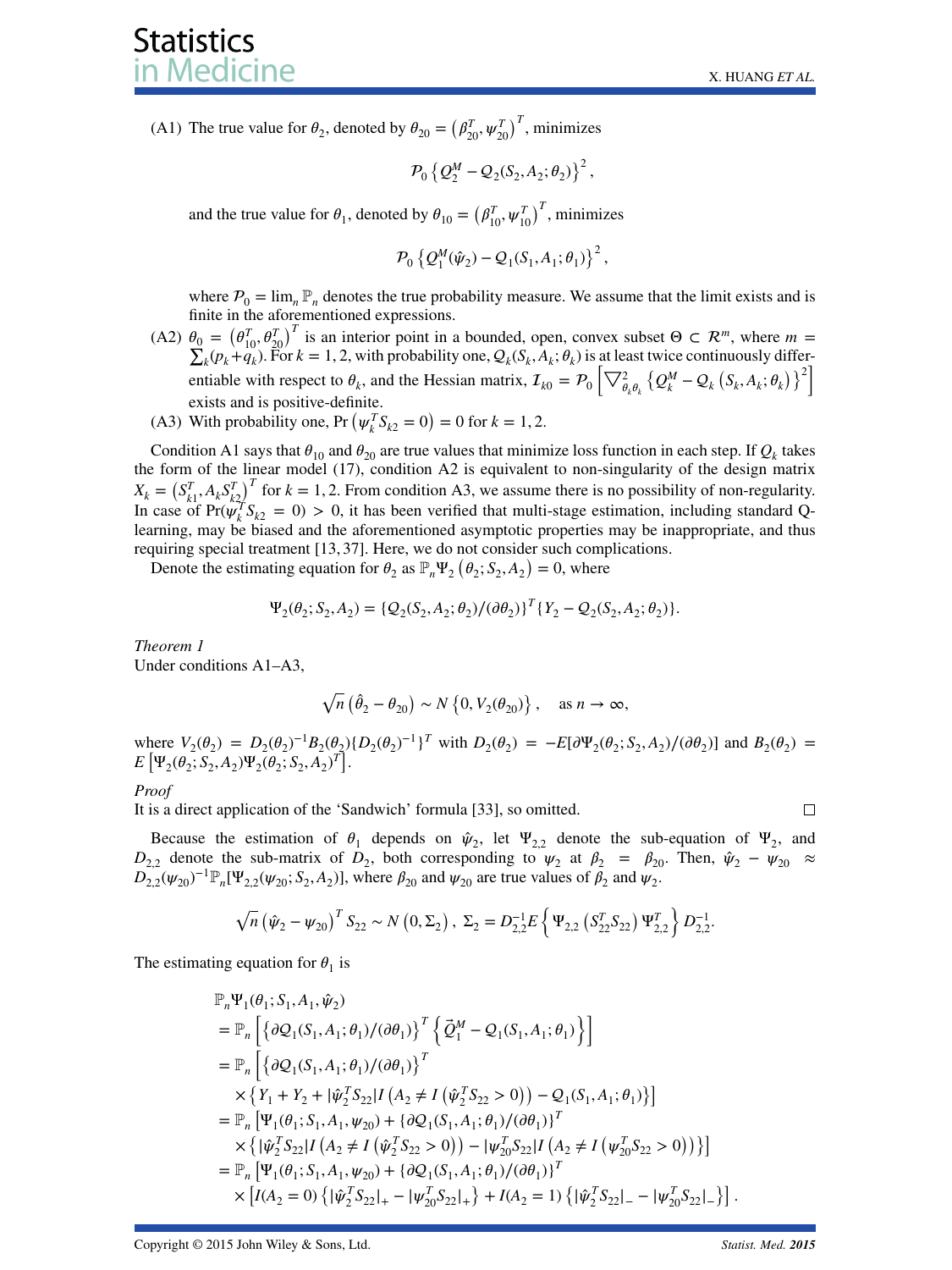Let

$$
\bar{S}_2 \equiv \left[ S_{21}^T, S_{22}^T \left\{ I(A_2 = 0) I \left( \psi_{20}^T S_{22} \ge 0 \right) + I(A_2 = 1) I \left( \psi_{20}^T S_{22} \le 0 \right) \right\} \right]^T.
$$

*Theorem 2*

Under conditions A1–A3,

$$
\sqrt{n} \left( \hat{\theta}_1 - \theta_{10} \right) \sim N \left\{ 0, V_1(\theta_{10}, \theta_{20}) \right\}, \quad \text{as } n \to \infty,
$$

where  $V_1(\theta_{10}, \theta_{20})$  can be estimated by

$$
\hat{V}_1(\theta_{10},\theta_{20})=D_1(\theta_{10})^{-1}\left[\mathbb{P}_n\left\{\Psi_1\Psi_1^T\right\}+\mathbb{P}_n\left\{X_1\bar{S}_2^T\hat{V}_2(\theta_{20})\bar{S}_2X_1^T\right\}\right]D_1(\theta_{10})^{-1}\,,
$$

with  $D_1(\theta_1)=-E[\partial \Psi_1(\theta_1; S_1, A_1)/(\partial \theta_1)].$ 

#### *Proof*

Again, it is a direct application of the 'Sandwich' formula [\[33\]](#page-19-8), so omitted.

 $\Box$ 

#### **Appendix C: simulation model**

In general, suppose we have random variables  $X_1, \dots, X_p$ , and *Y*, and we would like to do regression of *Y* on  $X_1, \dots, X_p$  with model  $Y = \sum_{i=1}^p \beta_i X_i + \varepsilon$ . If  $X_1, \dots, X_p$  are orthogonal to each other, then we have  $\beta_i = \frac{E(X_iY)}{E(X_i^2)}$ .

In Section [3,](#page-4-0) we have  $Z_1$  ∼ Normal(0, 1),  $A_1$  ∼ Bernoulli(0*.*5),  $V$  ∼ Normal(0, 2<sup>2</sup>),  $Y_1 = Z_1(A_1 - 0.5) +$ *V* +  $\varepsilon_1$  with  $\varepsilon_1$  ∼ Normal(0, 1).  $A_2$  ∼ Bernoulli(0*.*5),  $Y_2 = -2Z_1(A_1 - 0.5) + (A_1 - 0.5)(A_2 - 0.5) - V + \varepsilon_2$ with  $\varepsilon_2$  ∼ Normal(0, 1). We use the following model to do regression analysis.

$$
Q_2^M = Y_2 = \beta_{20} + \beta_{21}Z_1 + \beta_{22}A_1 + \beta_{23}Y_1
$$
  
+  $A_2(\psi_{20} + \psi_{21}Z_1 + \psi_{22}A_1 + \psi_{23}Y_1) + e_2$ .

To find out the true values for  $\beta s$  in the aforementioned model, we consider regressing  $Y_2$  on the following orthogonal set of random variables  $\{1, Z_1, (A_1 - 0.5), Y_1, (A_2 - 0.5), (A_2 - 0.5)Z_1, (A_2 - 0.5), (A_1 - 0.5), (A_2 - 0.5)\}$  $(0.5)Y_1$ . That is to say, we consider the model

$$
Y_2 = \beta'_{20} + \beta'_{21}Z_1 + \beta'_{22}(A_1 - 0.5) + \beta'_{23}Y_1
$$
  
+  $(A_2 - 0.5)(\psi'_{20} + \psi'_{21}Z_1 + \psi'_{22}(A_1 - 0.5) + \psi'_{23}Y_1) + e_2.$ 

By using the formula  $\beta_i = \frac{E(X_i Y)}{E(X_i^2)}$  mentioned at the beginning of this Appendix, we obtain

$$
Y_2 = 0 + 0Z_1 + 0(A_1 - 0.5) - 0.857Y_1
$$
  
+  $(A_2 - 0.5)(0 + 0Z_1 + (A_1 - 0.5) + 0Y_1) + e_2$ .

For the aforementioned coefficients, the only one that is not straightforward is

$$
\beta'_{23} = E(Y_1 Y_2) / E(Y_1^2) = \frac{-E(V^2) - 2E[Z_1^2 (A_1 - 0.5)^2]}{E(V^2) + E[Z_1^2 (A_1 - 0.5)^2] + E(\epsilon_1^2)} = \frac{-4.5}{5.25} \approx -0.857.
$$

Note  $e_2 = \epsilon_2 - 2Z_1(A_1 - 0.5) - V + 0.857Y_1$ . It can be verified that  $e_2$  is orthogonal to all explanatory variables on the right-hand side of the above equation, justifying its validity as a residual term.

#### **Appendix D: an illustration for** *>* 2 **stages and** *>* 2 **treatment options in each stage**

Section [2](#page-1-0) and Appendix A provide a general description for any number of stages (*K*), and any number of treatment options in each stage  $(J_s)$ , for  $s = 1, \dots, K$ . As suggested by a referee, for easy understanding, we illustrate through an example in the succeeding discussions. We skip the data generation and pick a particular regression model for each stage. Suppose we observe  $(Z_s, A_s, Y_s)$  for each stage  $s = 1, 2, 3$ , with  $A_s = 1, 2,$  or 3, indicating three different treatment options for each stage *s*. Here,  $A_s = 1$  and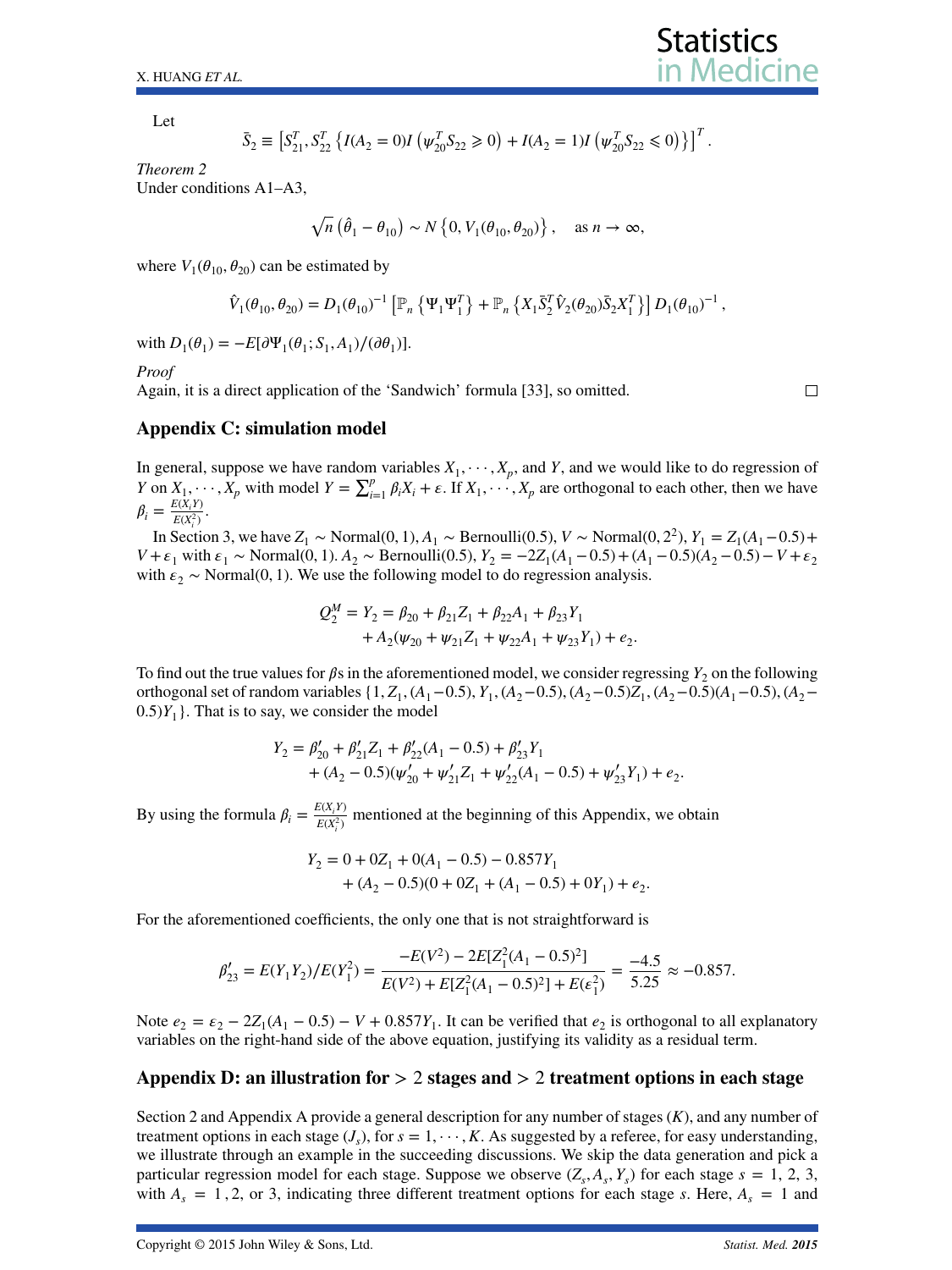$A_{s'} = 1$  do not necessarily mean the same medical treatment for stages  $s \neq s'$ . The modified Q-learning proceeds as follows.

Let  $Q_3^M = Y_3$ . Fit a linear regression model as below to find out the optimal treatment for stage 3 conditional on current covariates  $Z_3$ , previous treatment  $A_2$  and outcome  $Y_2$ .

$$
Q_3^M = \sum_{j=1}^3 I(A_3 = j) \left\{ \psi_{30,j} + \psi_{31,j} Z_3 + \sum_{l=1}^3 \psi_{32,jl} I(A_2 = l) + \psi_{33,j} Y_2 \right\} + e_3.
$$

Then the conditional optimal treatment is just the one that maximize the mean reward in stage 3, which is mathematically described as

<span id="page-17-1"></span>
$$
\hat{A}_{3}^{opt} = \operatorname{argmax}_{j=1,2,3} \left\{ \hat{\psi}_{30,j} + \hat{\psi}_{31,j} Z_3 + \sum_{l=1}^{3} \hat{\psi}_{32,jl} I(A_2 = l) + \hat{\psi}_{33,j} Y_2 \right\}.
$$
 (19)

Then we estimate the potential optimal reward  $R_3$  in stage 3 each individual would have achieved had he/she received his/her conditional optimal treatment as indicated previously. If an individual actually received his/her conditional optimal treatment, the estimated reward  $\hat{R}_3$  is set to be the observed  $Y_3$  by our modified Q-learning. Otherwise,  $\hat{R}_3$  is set to be  $Y_3$  plus the difference between the rewards for the optimal and actual treatments.

$$
\hat{R}_3 = Y_3 + I (A_3 \neq \hat{A}_3^{opt}) \left[ \max_{j=1,2,3} \left\{ \hat{\psi}_{30,j} + \hat{\psi}_{31,j} Z_3 + \sum_{l=1}^3 \hat{\psi}_{32,jl} I(A_2 = l) + \hat{\psi}_{33,j} Y_2 \right\} - \sum_{k=1}^3 I(A_3 = k) \left\{ \hat{\psi}_{30,k} + \hat{\psi}_{31,k} Z_3 + \sum_{l=1}^3 \hat{\psi}_{32,kl} I(A_2 = l) + \hat{\psi}_{33,k} Y_2 \right\} \right].
$$

By solving the above equation, the optimal stage3 treatments conditional on historical information are identified. Here, the Markov assumption is used in the above linear regression model so that it depends on  $A_2$  and  $Y_2$ , but does not go further to depend on  $A_1$  or  $Y_1$ . Without such an assumption, the aforementioned linear regression would have too many predictors and require an extremely large sample size to have a reasonable fit. This Markov assumption is for practical rather than theoretical consideration.

Now consider optimizing treatments for stage 2. Define  $Q_2^M = Y_2 + \hat{R}_3$ . Similarly, as previously discussed, first fit a linear model as follows:

$$
Q_2^M=\sum_{j=1}^3I(A_2=j)\left\{\psi_{20,j}+\psi_{21,j}Z_2+\sum_{l=1}^3\psi_{22,jl}I(A_1=l)+\psi_{23,j}Y_1\right\}+e_2.
$$

Then find out the optimal stage 2 treatment conditional on current covariates  $Z_2$ , previous treatment  $A_1$ and outcome  $Y_1$ , as below.

<span id="page-17-0"></span>
$$
\hat{A}_2^{opt} = \operatorname{argmax}_{j=1,2,3} \left\{ \hat{\psi}_{20,j} + \hat{\psi}_{21,j} Z_2 + \sum_{l=1}^3 \hat{\psi}_{22,jl} I(A_1 = l) + \hat{\psi}_{23,j} Y_1 \right\}.
$$
 (20)

The potential total reward from stage 2 onwards (i.e., sum of rewards from stages 2 and 3),  $R_2$ , had a subject received his optimal stage 2 treatment and his corresponding optimal stage 3 treatment, can be estimated as follows:

$$
\hat{R}_2 = Y_2 + I(A_2 \neq \hat{A}_2^{opt}) \left[ \max_{j=1,2,3} \left\{ \hat{\psi}_{20,j} + \hat{\psi}_{21,j} Z_2 + \sum_{l=1}^3 \hat{\psi}_{22,jl} I(A_1 = l) + \hat{\psi}_{23,j} Y_1 \right\} - \sum_{k=1}^3 I(A_2 = k) \left\{ \hat{\psi}_{20,k} + \hat{\psi}_{21,k} Z_2 + \sum_{l=1}^3 \hat{\psi}_{22,kl} I(A_1 = l) + \hat{\psi}_{23,k} Y_1 \right\} \right].
$$

Copyright © 2015 John Wiley & Sons, Ltd. *Statist. Med. 2015*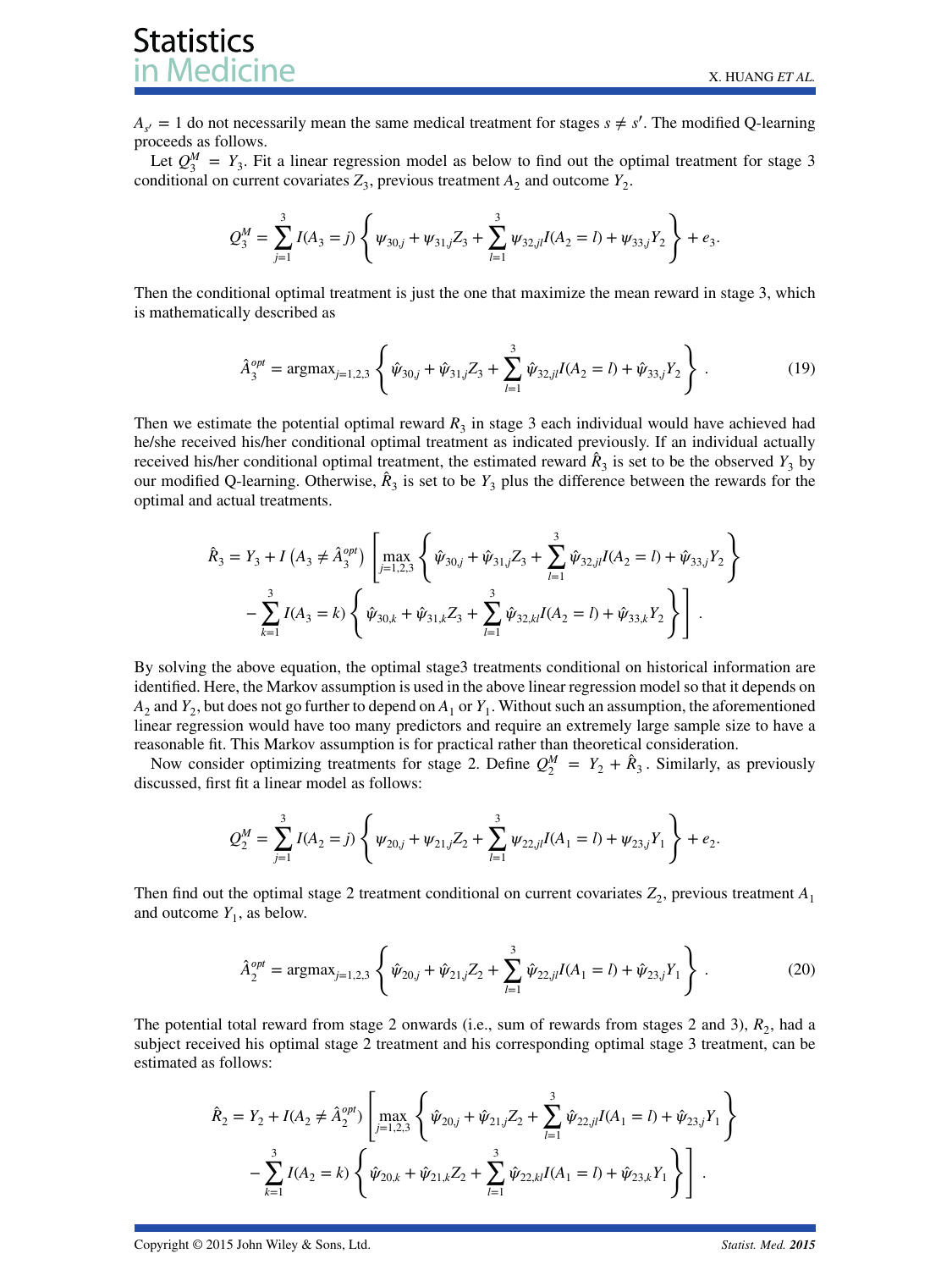

For stage 1, similarly as previously discussed, define  $Q_1^M = Y_1 + \hat{R}_2$ . Then fit a linear regression model

$$
Q_1^M = \sum_{j=1}^3 I(A_1 = j)(\psi_{10,j} + \psi_{11,j} Z_1) + e_1.
$$

This will give estimates for the optimal treatment stage 1 treatments conditional on  $Z_1$  as follows:

<span id="page-18-6"></span>
$$
\hat{A}_1^{opt} = \operatorname{argmax}_{j=1,2,3} \{ \hat{\psi}_{10,j} + \hat{\psi}_{11,j} Z_1 \}.
$$
\n(21)

Under this optimal stage 1 treatment and corresponding optimal stages 2 and 3 treatments, the total optimal reward is  $R_1$ , which can be estimated by

$$
\hat{R}_1 = Y_1 + I(A_1 \neq \hat{A}_1^{opt}) \left[ \max_{j=1,2,3} \left\{ \hat{\psi}_{10,j} + \hat{\psi}_{11,j} Z_1 \right\} - \sum_{k=1}^3 I(A_1 = k) \left\{ \hat{\psi}_{10,k} + \hat{\psi}_{11,k} Z_1 \right\} \right].
$$

The aforementioned procedures are to derive the optimal treatments using a backward induction. After the estimation results are obtained, to apply them in practice, the optimal treatment decision rules are determined as follows. First use [\(21\)](#page-18-6) to find out the optimal treatment conditional on covariate  $Z_1$ . Suppose this gives  $A_1 = 1$ . After receiving this treatment  $A_1 = 1$ , the observed stage 1 outcome is  $Y_1$ . At the beginning of stage 2, covariate  $Z_2$  is observed. Then at this moment, the optimal stage 2 treatment can be determined by [\(20\)](#page-17-0) based on  $Z_2$ ,  $A_1 = 1$  and the observed  $Y_1$ . Suppose the optimal treatment conditional on these variables is  $A_2 = 3$ . After receives this treatment  $A_2 = 3$ , the observed stage 2 outcome is  $Y_2$ . At the beginning of stage 3, covariate  $Z_3$  is observed. At this time, the optimal stage 3 treatment is deter-mined by [\(19\)](#page-17-1) based  $Z_3$ ,  $A_2 = 3$  and the observed *Y*<sub>2</sub>. Suppose the observed stage 3 outcome is *Y*<sub>3</sub>. The above optimal treatment identification method is supposed to maximize  $Y = Y_1 + Y_2 + Y_3$ .

#### **Acknowledgements**

The authors acknowledge the support from the USA National Institutes of Health grants U54 CA096300, U01 CA152958, 5P50 CA100632, R01 CA 83932, and 5P01 CA055164.

#### **References**

- <span id="page-18-0"></span>1. Robins J. A new approach to causal inference in mortality studies with a sustained exposure period: application to control of the healthy worker survivor effect. *Mathematical Modelling* 1986; **7**:9–12.
- 2. Robins J. The control of confounding by intermediate variables. *Statistics in Medicine* 1989; **8**:679–701.
- 3. Robins JM. Analytic methods for estimating hiv treatment and cofactor effects. In *Methodological Issues of Aids Mental Health Research*, Ostrow D, Kessler R (eds). Plenum Publishing: New York, 1993; 213–290.
- 4. Robins JM. Causal inference from complex longitudinal data. In *Latent Variable Modeling and Applications to Causality*, Berkane M (ed.) Springer-Verlag: New York, 1997; 69–117.
- <span id="page-18-1"></span>5. Robins J. Optimal structural nested models for optimal sequential decisions. In *Proceedings of the Second Seattle Symposium on Biostatistics*, Lin D, Heagerty P (eds). Springer: New York, 2004; 189–326.
- <span id="page-18-2"></span>6. Murphy SA. Optimal dynamic treatment regimes (with discussion). *Journal of the Royal Statistical Society, Series B* 2003; **65**:331–366.
- <span id="page-18-3"></span>7. Hernán M, Brumback B, Robins JM. Marginal structural models to estimate the causal effect of zidovudine on the survival of hiv-positive men. *Epidemiology* 2000; **11**:561–570.
- 8. Murphy SA, van der Laan MJ, Robins JM, Group CPPR. Marginal mean models for dynamic regimes. *Journal of the American Statistical Association* 2001; **96**:1410–1423.
- 9. Lunceford JK, Davidian M, Tsiatis AA. Estimation of survival distributions of treatment policies in two-stage randomization designs in clinical trials. *Biometrics* 2002; **58**:48–57.
- 10. Bang H, Robins J. Doubly robust estimation in missing data and causal inference models. *Biometrics* 2005; **61**:962–973.
- 11. Petersen M, Sinisi S, van der Laan M. Estimation of direct causal effects. *Epidemiology* 2006; **17.3**:276–284.
- 12. Robins J, Orellana L, Rotnitzky A. Estimation and extrapolation of optimal treatment and testing strategies. *Statistics in Medicine* 2008; **27**:4678–4721.
- <span id="page-18-5"></span>13. Moodie EM, Richardson TS. Estimating optimal dyanamic regimes: correcting bias under the null. *Scandinavian Journal of Statistics* 2009; **37**:126–146.
- 14. Zhao Y, Zeng D, Socinski M, Kosorok M. Reinforcement learning strategies for clinical trials in non-small cell lung cancer. *Biometrics* 2011; **67**:1422–1433.
- 15. Goldberg Y, Kosorok MR. Q-learning with censored data. *Annals of Statistics* 2012; **40**:529–560.
- <span id="page-18-4"></span>16. Zhao Y, Zeng D, Rush A, Kosorok M. Estimating individualized treatment rules using outcome weighted learning. *Journal of the American Statistical Association* 2012; **107**:1106–1118.